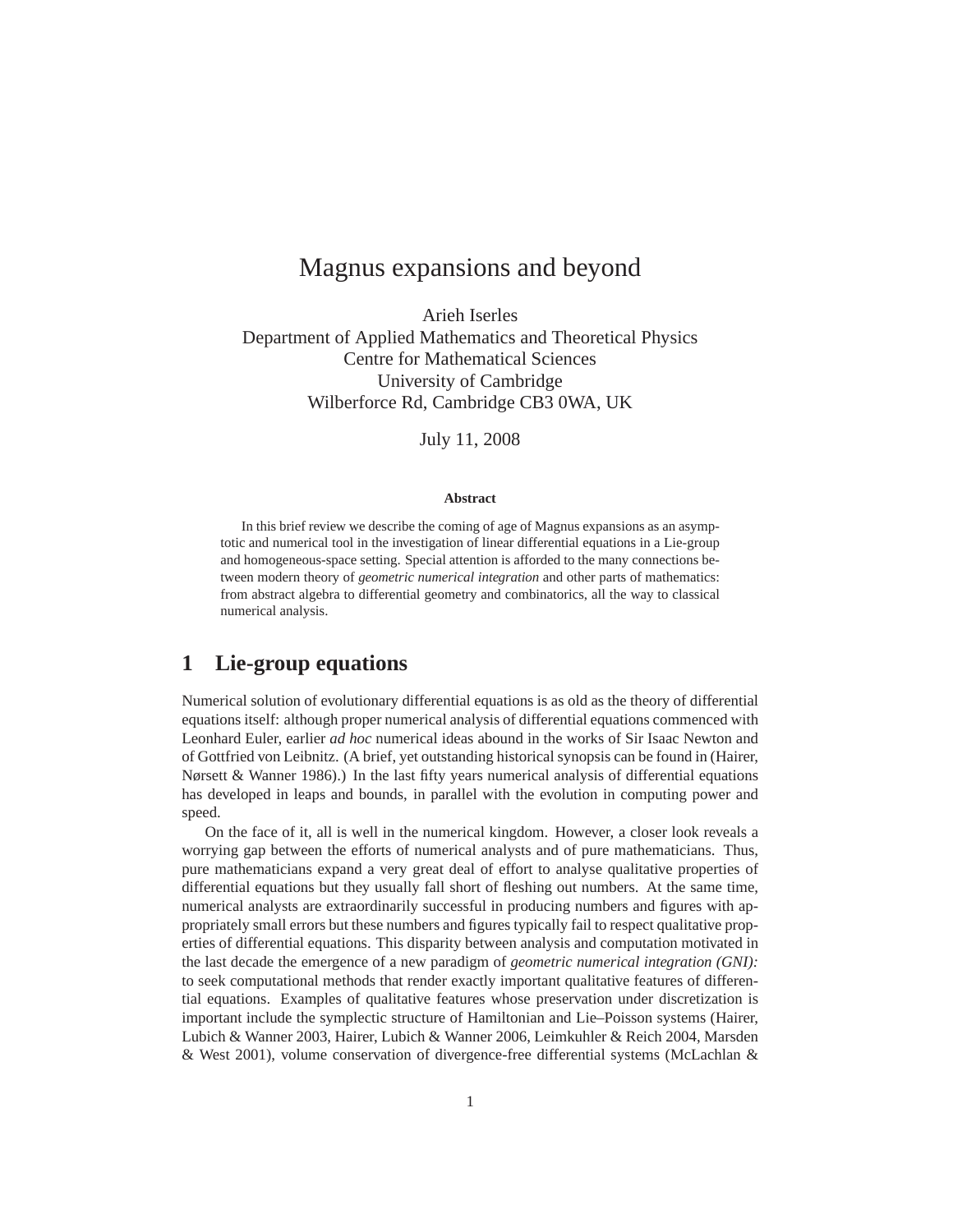Quispel 2002), Lie symmetries (Hubert 2000) and, closer to the subject matter of this review, evolution on a Lie group or a homogeneous space (Iserles, Munthe-Kaas, Nørsett & Zanna 2000).

It is vital to emphasize that this respect for qualitative and geometric features under discretization has a threefold purpose. Firstly, qualitative attributes are central to the mathematical description of differential equations. Secondly, they often have profound physical significance – after all, conservation of volume, angular momentum or particle labelling is critical once we model scientific phenomena with differential equations. Finally, both numerical experience and a wealth of mathematical results indicate that conservation of geometric features leads to numerical algorithms that produce significantly smaller error in long-term integration (Hairer et al. 2006).

The concern of this review is in differential equations evolving in homogeneous spaces. We recall that M is a homogeneous space, acted upon by the Lie group  $\mathcal{G}$ , if there exists a map  $\lambda : \mathcal{G} \times \mathcal{M} \rightarrow \mathcal{M}$  such that

$$
\lambda(g_1, \lambda(g_2, x)) = \lambda(g_1 \cdot g_2, x) \quad \forall \ g_1, g_2 \in \mathcal{G}, \ x \in \mathcal{M},
$$
  

$$
\forall \ x_1, x_2 \in \mathcal{M} \ \exists \ g \in \mathcal{G} : \ \lambda(g, x_1) = x_2.
$$

A differential equation evolving in  $M$  can be always written in the form

$$
y' = \lambda_*(A(t, y))y, \quad t \ge t_0, \qquad y(t_0) \in \mathcal{M}, \tag{1.1}
$$

where  $\lambda_* : \mathfrak{g} \to \mathcal{X}(\mathcal{M})$  and  $A : [t_0, \infty) \times \mathcal{M} \to \mathfrak{g}$ . Here  $\mathfrak{g}$  is the Lie algebra corresponding to the Lie group  $\mathcal{G}$ , while  $\mathcal{X}(\mathcal{M})$  is the linear space (actually, a Lie algebra equipped with a suitable bracket) of vector fields on  $M$  (Iserles et al. 2000). For (1.1) to make sense as a differential equation, we require that  $A$  is Lipschitz in a suitable norm, but in practice it is usual to impose greater smoothness. Not to be let astray by considerations marginal to our main narrative, we assume in the sequel that  $A$  is a  $C^{\infty}$  function.

Important examples of (1.1) include

• *Lie-group equations*

$$
y' = A(t, y)y, \quad t \ge t_0, \qquad A : [t_0, \infty) \times \mathcal{G} \to \mathfrak{g}, \tag{1.2}
$$

when  $G$  acts on itself,  $M = G$ .

• *Isospectral flows*

 $y' = [B(t, y), y], \quad t \ge t_0, \qquad y(0) \in \text{Sym}(n), \qquad B : [t_0, \infty) \times \text{Sym}(n) \to \mathfrak{so}(n),$ 

where  $Sym(n)$  and  $\mathfrak{so}(n)$  are the  $n \times n$  real symmetric and skew-symmetric matrices, respectively. In that case it is known that the invariants of the system are the eigenvalues of  $y(0)$  and that the underlying group action is of  $SO(n)$ , acting by similarity.

• Ordinary differential equations evolving on a sphere,

$$
y' = A(y(t)) \times y(t), \quad t \ge t_0, \qquad A: \mathbb{R}^3 \to \mathbb{R}^3.
$$

• Differential flows on *Stiefel* and *Grassmann manifolds, Frenet–Serret equations* and many other differential systems of interest.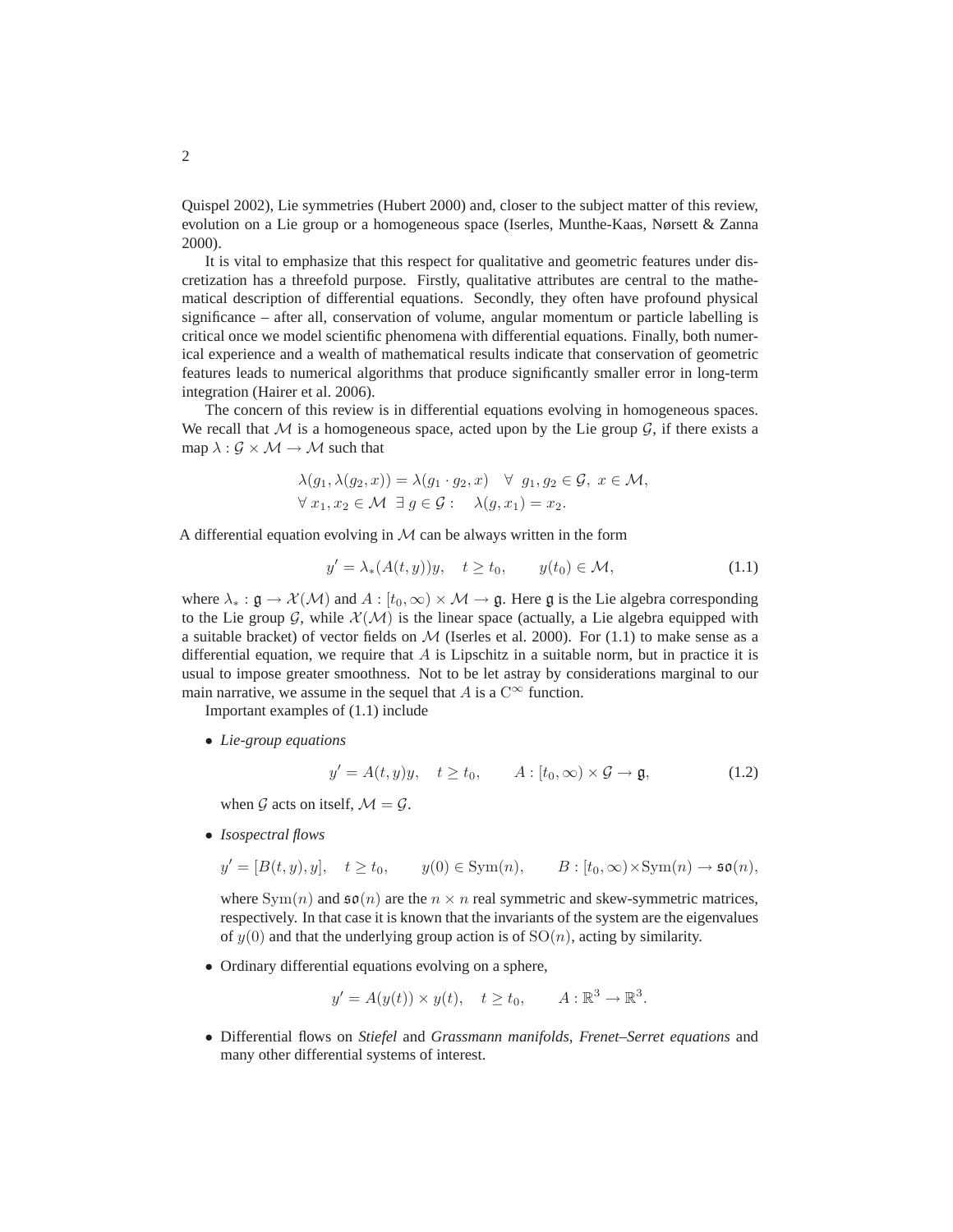Typically, the manifold  $M$ , once embedded in a Euclidean space, is a nonlinear structure. Classical discretization methods are notoriously bad in respecting nonlinear invariants. The main paradigm of *Lie-group methods*is to rephrase the underlying equation (1.1) as an *algebra action* by g. Since g is a linear space, we can expect all reasonable discretization methods to respect its structure.

Except for minor implementational details, there is no loss of generality in considering the Lie-group equation  $(1.2)$  in place of the homogeneous-space equation  $(1.1)$ : once we can discretize in  $\mathcal G$ , we can extend the procedure to all manifolds acted upon by the group through algebra actions (Iserles et al. 2000).

We say that the smooth map  $\phi : \mathcal{G} \to \mathfrak{g}$  is a *trivialisation* if it is one-to-one in a neighbourhood of the identity and  $\phi(I) = 0$ . (Here I and 0 are the identity of G and the zero of g, respectively.)

Similarly to classical discretization methods for ordinary differential equations, Lie-group methods advance in a step-by-step fashion. Thus, we aim to compute  $y_N \approx y(t_N)$ , where  $t_N = t_{N-1} + h_{N-1}, h_{N-1} > 0, N \in \mathbb{N}$ . To lift the equation from the group to its algebra, we let

$$
\tilde{y}(t) = \phi(\Omega(t))y_N, \qquad t \in [t_N, t_{N+1}],
$$

where  $\Omega$  is our new unknown, *which evolves in the Lie algebra*  $\mathfrak{g}$ . Substituting into (1.2), we obtain the *trivialised equation*

$$
\Omega' = d\phi_{\Omega}^{-1} A(t, \phi(\Omega)y_N), \quad t \ge t_N, \qquad \Omega(t_N) = 0.
$$
 (1.3)

The mapping  $d\phi_{\Omega}^{-1}$  need be computed individually for each trivialisation. The most natural important and ubiquitous is the exponential trivialisation  $\phi(\Omega) = e^{\Omega}$ , where the exponential map from the algebra to the group is defined in the usual manner. Note that once g is represented by matrices and  $[\cdot, \cdot]$  is the standard matrix commutator, the exponential map becomes the standard matrix exponential  $e^{\Omega} = \sum_{m=0}^{\infty} \frac{1}{m!} \Omega^m$ . In that case we obtain the *dexpinv equation*

$$
\Omega' = \text{dexp}_{\Omega}^{-1} A = \sum_{m=0}^{\infty} \frac{\mathbf{B}_m}{m!} \text{ad}_{\Omega}^m A,
$$
\n(1.4)

where  ${B_m}_{m\geq0}$  are Bernoulli numbers and  $\text{ad}_{\Omega}$  is the adjoint operator (Hausdorff 1906).

Another useful trivialisation applies only in the important case when G is a *quadratic* matrix Lie group. Assuming that  $\mathcal G$  is represented by matrices, this means that there exists  $p \in GL(n)$  such that

$$
\mathcal{G} = \{ x \in \text{GL}(n) : xpx^\top = p \}.
$$

Examples include the orthogonal group  $O(n)$ , the symplectic group  $Sp(n)$  and the Lorenz group  $O_{3,1}$ . The corresponding Lie algebra is

$$
\mathfrak{g} = \{ b \in \mathfrak{gl}(n) \, : \, bp + pb^\top = 0 \}.
$$

In the instance of quadratic Lie groups we might use the *Cayley trivialisation*

$$
\phi(x) = (I - \frac{1}{2}x)^{-1}(I + \frac{1}{2}x), \qquad x \in \mathfrak{g}
$$

and the outcome is the *dcayinv equation*

$$
\Omega' = \text{dcay}_{\Omega}^{-1} A = A - \frac{1}{2} [\Omega, A] - \frac{1}{4} \Omega A \Omega \tag{1.5}
$$

– it is easy to prove that in a quadratic Lie algebra  $b, c \in \mathfrak{g}$  implies  $bcb \in \mathfrak{g}$  (Lewis & Simo 1994).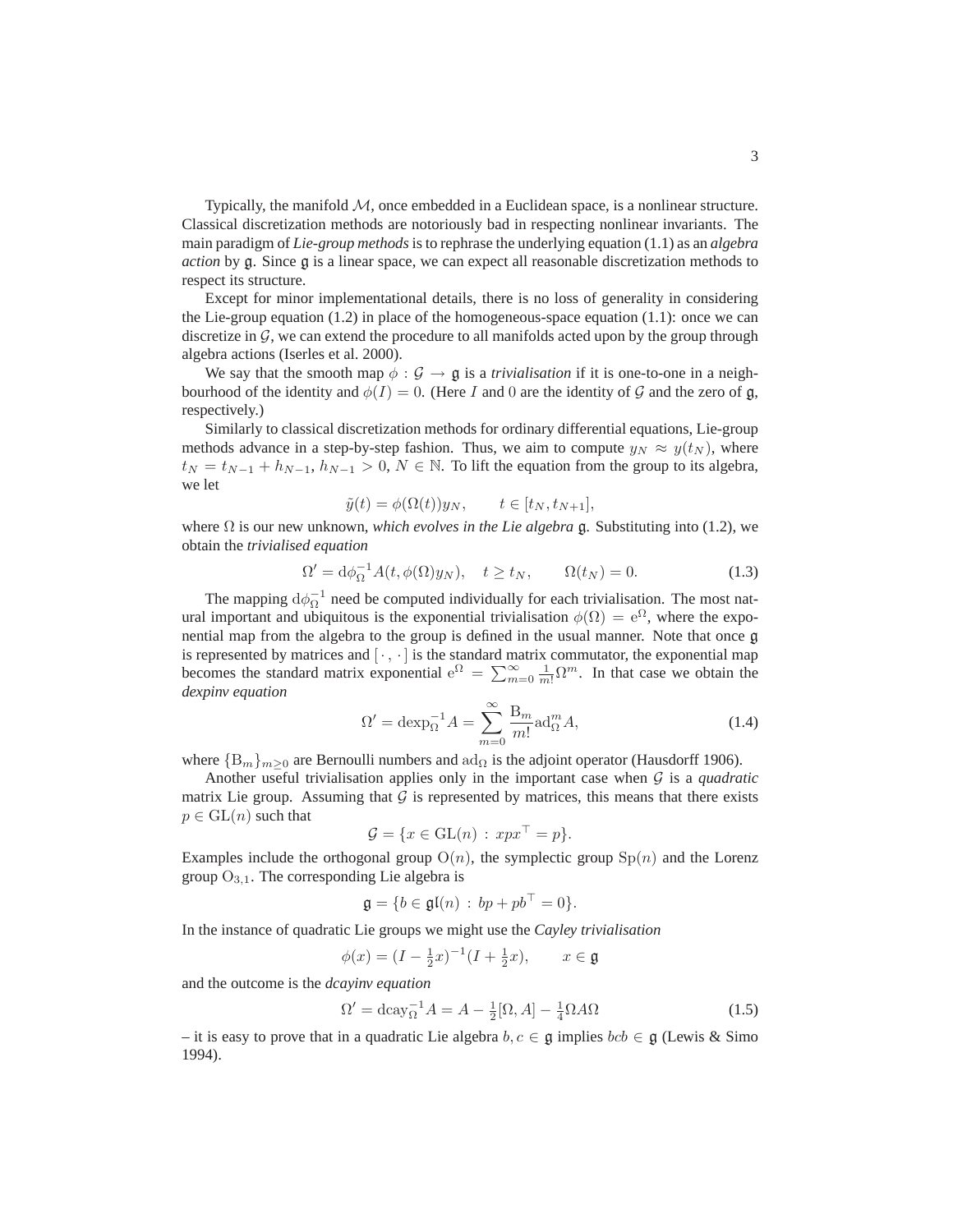# **2 Lie-algebraic expansions**

#### **2.1 The Magnus expansion**

We consider the Lie-group equation (1.2), except that, for the time being, we stipulate that  $A = A(t)$ . The outcome is the linear equation

$$
y' = A(t)y, \quad t \ge t_0, \qquad y(t_0) = y_0 \in \mathcal{G}.
$$
 (2.1)

Our point of departure is a paper by Magnus (1954), which presented an intriguing expansion of the solution of (2.1) subject to exponential trivialisation. Thus, the function  $\Omega$  in (1.4) can be expanded in the form

$$
\Omega(t) = \int_{t_N}^{t} A(\xi) d\xi - \frac{1}{2} \int_{t_N}^{t} \int_{t_N}^{\xi_1} [A(\xi_2), A(\xi_1)] d\xi_2 d\xi_1
$$
\n
$$
+ \frac{1}{12} \int_{t_N}^{t} \int_{t_N}^{\xi_1} \int_{t_N}^{\xi_1} [A(\xi_3), [A(\xi_2), A(\xi_1)]] d\xi_3 d\xi_2 d\xi_1
$$
\n
$$
+ \frac{1}{4} \int_{t_N}^{t} \int_{t_N}^{\xi_1} \int_{t_N}^{\xi_2} [[A(\xi_3), A(\xi_2)], A(\xi_1)] d\xi_3 d\xi_2 d\xi_1
$$
\n
$$
- \frac{1}{8} \int_{t_N}^{t} \int_{t_N}^{\xi_1} \int_{t_N}^{\xi_2} \int_{t_N}^{\xi_3} [[[A(\xi_4), A(\xi_3)], A(\xi_2)], A(\xi_1)] d\xi_4 d\xi_3 d\xi_2 d\xi_1
$$
\n
$$
- \frac{1}{24} \int_{t_N}^{t} \int_{t_N}^{\xi_1} \int_{t_N}^{\xi_2} \int_{t_N}^{\xi_2} [A(\xi_4), [[A(\xi_3), A(\xi_2)], A(\xi_1)]] d\xi_4 d\xi_3 d\xi_2 d\xi_1
$$
\n
$$
- \frac{1}{24} \int_{t_N}^{t} \int_{t_N}^{\xi_1} \int_{t_N}^{\xi_2} \int_{t_N}^{\xi_2} [[A(\xi_4), [A(\xi_3), A(\xi_2)]], A(\xi_1)] d\xi_4 d\xi_3 d\xi_2 d\xi_1
$$
\n
$$
- \frac{1}{24} \int_{t_N}^{t} \int_{t_N}^{\xi_1} \int_{t_N}^{\xi_2} \int_{t_N}^{\xi_1} [[A(\xi_4), A(\xi_2)], [A(\xi_3), A(\xi_1)]] d\xi_4 d\xi_3 d\xi_2 d\xi_1 + \cdots
$$
\n(2.2)

The above expansion has a number of interesting features. Firstly, it is guaranteed to remain within a Lie algebra, since it is a linear combination of terms which, as one can immediately verify, live in  $\mathfrak g$ . Secondly, if  $\mathfrak g$  is Abelian than all the terms except for the leading integral are zero. Thirdly, the complexity of terms grows rapidly (indeed, exponentially) and there is little point in continuing this expansion (or indeed proving its convergence) unless we can identify a simple recursive or combinatorial rule to generate all terms in a transparent manner. Fourthly, the use of a truncated *Magnus expansion* (2.2) as a numerical tool is fraught with potential difficulties because multivariate quadrature is notoriously expensive (Davis & Rabinowitz 1984).

Wilhelm Magnus himself neither derived a general formula for (2.2) nor proved conditions for convergence. (Indeed, he did not point out the Lie-algebraic nature of the expansion.) This did not prevent the Magnus expansion from being used in literally hundreds of papers, mostly in theoretical physics, quantum chemistry and stochastic analysis, as a perturbative tool in the solution of linear systems of the form (2.1).

Combinatorial formulæ for general terms in the Magnus expansion have been presented by several authors (Bialynicki-Birula, Mielnik & Plebański 1969, Fomenko & Chakon 1990,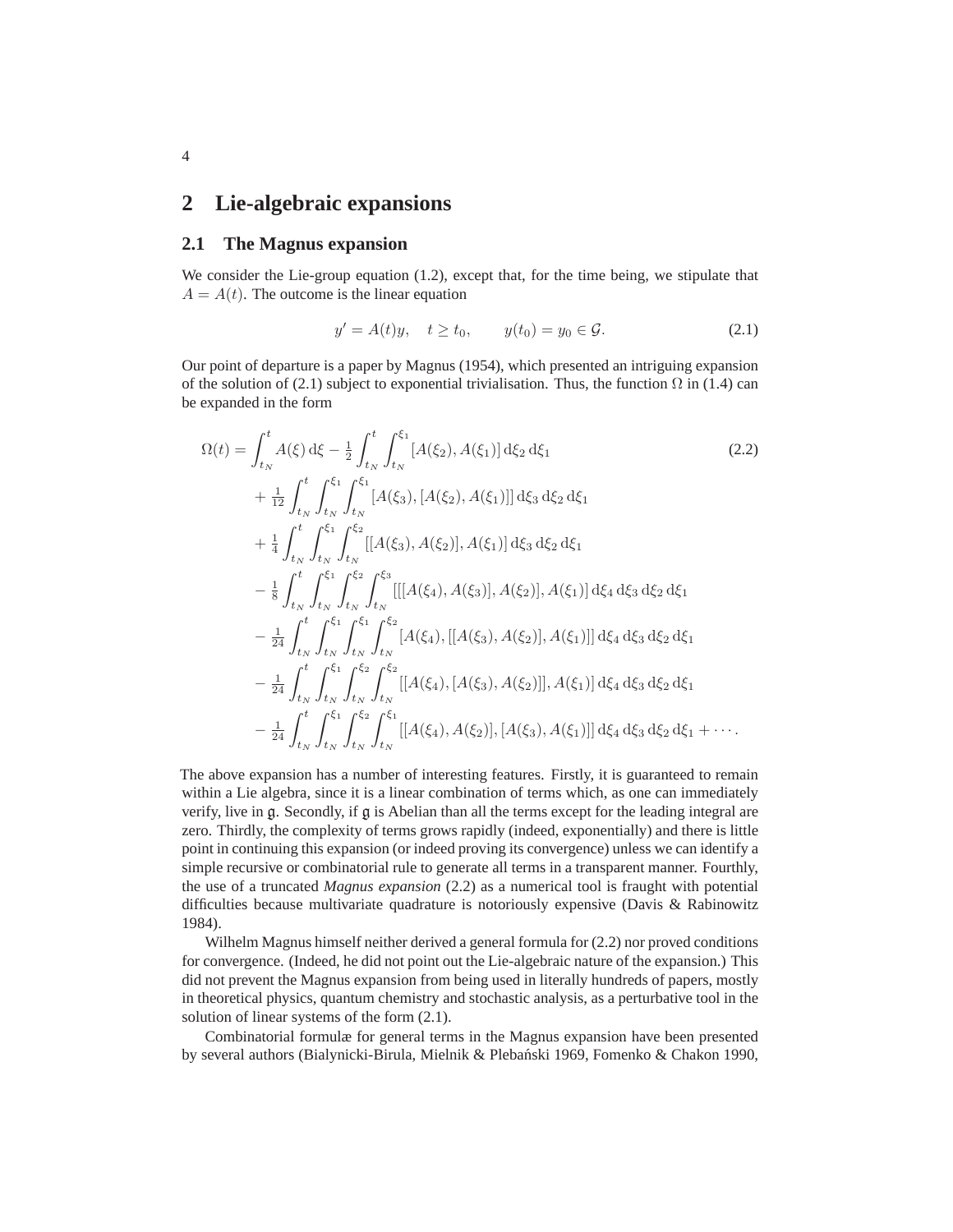Mielnik & Plebański 1970, Strichartz 1987) but they are probably too complicated and unwieldy for practical use at high orders. A practical recursive algorithm, allowing for easy and transparent generation of Magnus expansion terms, has been presented by Iserles & Nørsett (1999) and it is based on a homomorphism between a subset of planar rooted trees and Magnus terms. It rests upon the following two composition rules:

- 1. The term  $A(t)$  is associated with the trivial tree  $\bullet$ ;
- 2. If  $C_{\tau_1}(t)$  and  $C_{\tau_2}$  are associated with the rooted trees  $\tau_1$  and  $\tau_2$  respectively then



Let  $T$  denote the set of all trees that can be generated by this procedure. Moreover, we denote by  $\mathcal{T}_m \subset \mathcal{T}$ ,  $m \in \mathbb{Z}_+$ , the set of all such trees of height m (i.e., with m 'vertical' edges), hence  $T = \bigcup_{m \geq 0} T_m$ .

It is easy to confirm that each  $\tau \in \mathcal{T}_m$ ,  $m \in \mathbb{N}$ , can be expressed in the form



where  $\tau_k \in \mathcal{T}_{\ell_k}$  and  $\sum_{k=1}^s \ell_k + s = m$ . We define a function  $\alpha : \mathcal{T} \to \mathbb{Q}$  inductively as follows. For the sole element in  $T_0$  we let  $\alpha(\bullet) = 1$ , otherwise we use (2.3) and set

$$
\alpha(\tau) = \frac{\mathrm{B}_s}{s!} \prod_{j=1}^s \alpha(\tau_j),
$$

where  $B_s$  is the sth Bernoulli number.

**Theorem 1** *The expansion*

$$
\Omega(t) = \sum_{m=0}^{\infty} \sum_{\tau \in \mathcal{T}_m} \alpha(\tau) \int_{t_N}^t C_{\tau}(\xi) \,d\xi \tag{2.4}
$$

*converges to the solution of the dexpinv equation (1.4) (Iserles & Nørsett 1999). Given a norm*  $\Vert \cdot \Vert$ , the optimal convergence condition is

$$
\int_{t_N}^t \|A(\xi)\| \, \mathrm{d}\xi \le \pi \tag{2.5}
$$

*(Moan & Niesen 2008).*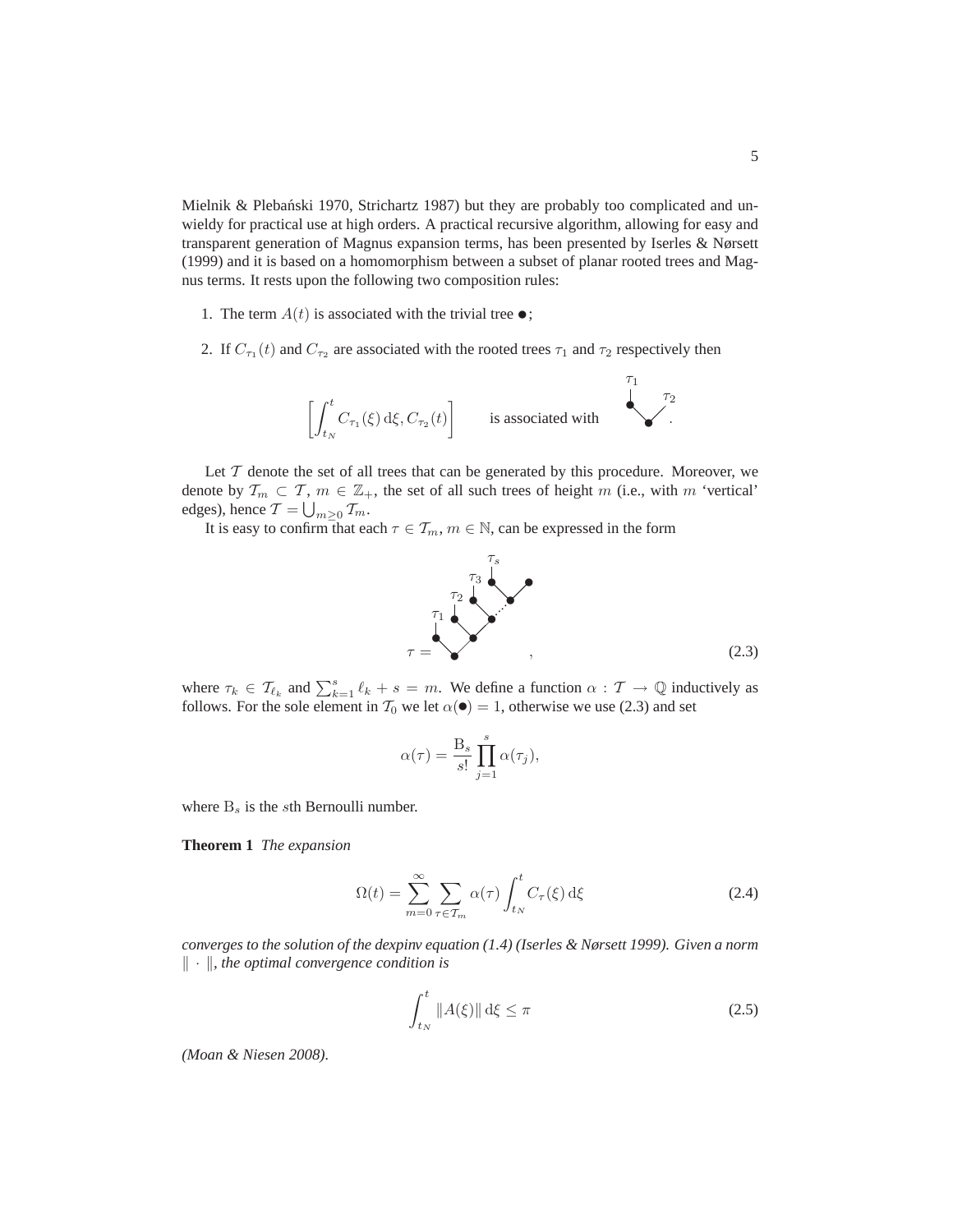Appending a root to trees in  $T$ , a procedure which, consistently with our composition rules, stands for integration, we can render the Magnus expansion (2.2) concisely and transparently in terms of rooted trees,



With minimal training, it becomes surprisingly easy to 'read' the structure of an expansion term, expressed in the terminology of commutators and integrals, directly from the underlying tree.

As an example of synthesising a complex tree from simpler constituents, consider the following member of  $\mathcal{T}_9$ ,



(There are ten 'vertical' edges but we do not count the one emanating from the root.) Moreover,  $s = 4$  and we identify the four "sub-trees" as



with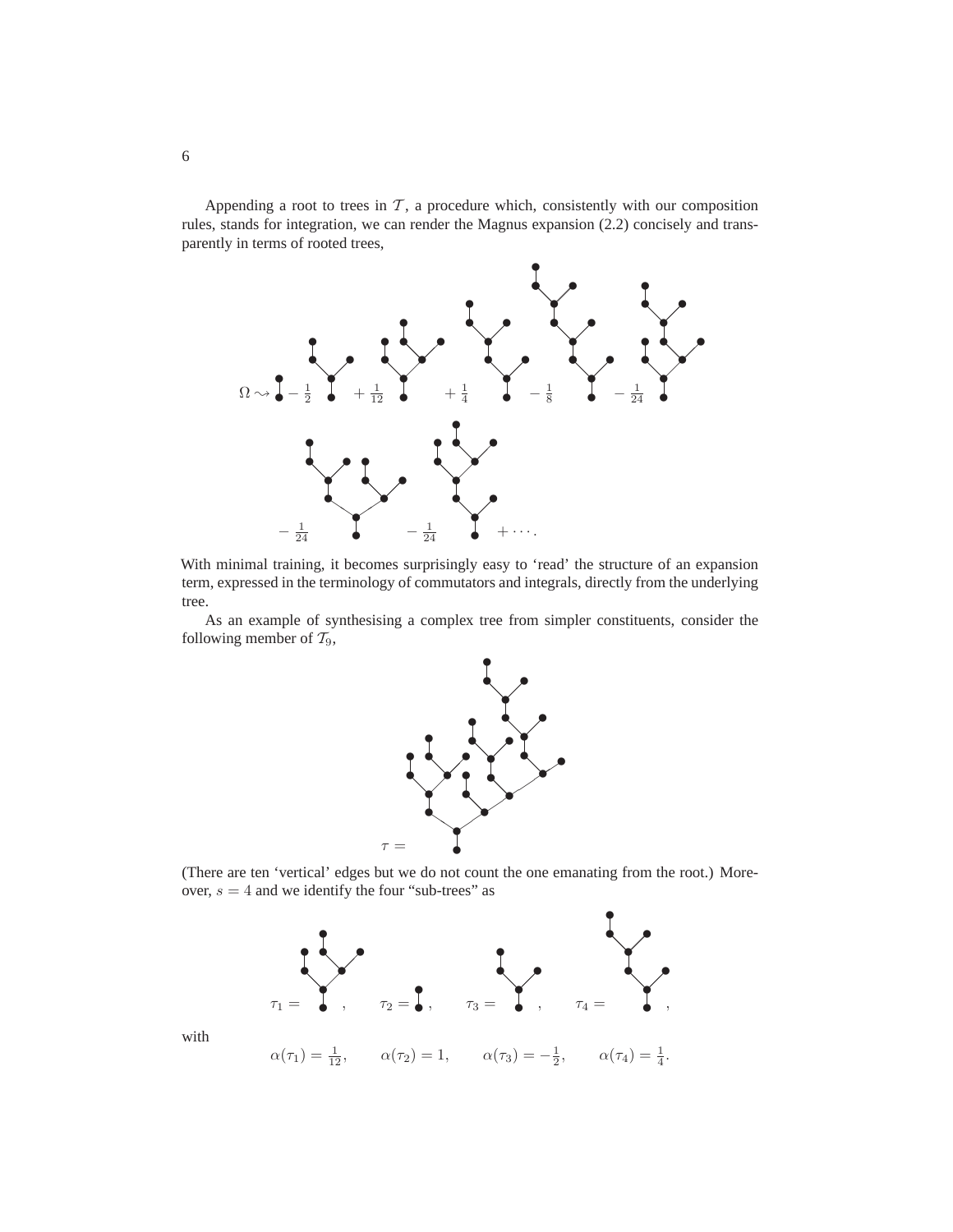Since  $B_4/4! = -\frac{1}{720}$ , we deduce that

$$
\alpha(\tau) = -\frac{1}{720} \times \frac{1}{12} \times 1 \times (-\frac{1}{2}) \times \frac{1}{4} = \frac{1}{69120}.
$$

#### **2.2 Truncating Magnus expansions**

Once we wish to use (2.4) as either numerical or perturbative tool, we need to truncate the expansion. The most obvious truncation is

$$
\Omega_r(t) = \sum_{m=0}^{r-1} \sum_{\tau \in \mathcal{T}_m} \alpha(\tau) \int_{t_N}^t C_\tau(\xi) d\xi, \qquad t \in [t_N, t_{N+1}].
$$

Since  $\tau \in \mathcal{T}_m$  implies that  $C_\tau(t) = \mathcal{O}(h_N^m)$  (recall that  $t_{N+1} = t_N + h_N$ ), we deduce that  $\Omega_r(t) = \Omega(t) + \mathcal{O}(h_N^{r+1})$ . This, however, is suboptimal (Iserles, Nørsett & Rasmussen 2001).

The underlying idea in the above truncation was to allocate to each  $C_{\tau}$ ,  $\tau \in \mathcal{T}_m$ , the *grade*  $\beta(\tau) = m$  and allow the grades to propagate according to the rule

$$
\tau = \begin{cases} \tau_1 & \tau_2 \\ \tau & \Rightarrow \end{cases} \qquad \beta(\tau) = \beta(\tau_1) + \beta(\tau_2) + 1.
$$

In that case  $C_{\tau}(t) = \mathcal{O}(h_N^p)$  where  $p \ge \beta(\tau)$ . However, if last inequality is sharp then we might be including superfluous terms in the truncation.

The remedy is to allocate grades differently. Thus, we say that  $\tau \in \mathcal{T}$  is of grade  $\gamma(\tau)$ if  $C_{\tau}(t) = \mathcal{O}(h_N^p)$  for  $p \ge \gamma(\tau)$  and, for at least one  $A : C^{\infty}([t_N, t_{N+1}] \to \mathfrak{g})$ , it is true that  $C_{\tau}(t) = \mathcal{O}(h_N^{\gamma(\tau)})$  $\begin{cases} \gamma(\tau) \\ N \end{cases}$ . We let  $\mathcal{F}_m$  stand for the set of all  $\tau \in \mathcal{T}$  such that  $\gamma(\tau) = m$  and truncate

$$
\Omega_{[r]}(t) = \sum_{m=0}^{r-1} \sum_{\tau \in \mathcal{F}_m} \alpha(\tau) \int_{t_N}^t C_\tau(\xi) \,d\xi, \qquad t \in [t_N, t_{N+1}].
$$

The tail is again  $\mathcal{O}(h_N^{r+1})$  but, by construction,  $\Omega_{[r]}$  contains the least possible number of terms! Specifically, the  $\gamma$  function propagates according to the recursion

$$
\tau = \begin{cases}\n\tau_1 & \tau_2 \\
\tau_3 & \Rightarrow \tau_4\n\end{cases} \quad \gamma(\tau) = \begin{cases}\n\gamma(\tau_1) + \gamma(\tau_2) + 1, & \tau_1 \neq \tau_2, \\
\gamma(\tau_1) + \gamma(\tau_2) + 2, & \tau_1 = \tau_2.\n\end{cases}
$$

This minor difference with  $\beta(\tau)$  leads to significant saving in the number of terms for large r. Asymptotically,

$$
\limsup_{m \to \infty} (\# \mathcal{T}_m)^{1/m} = 4, \qquad \limsup_{m \to \infty} (\# \mathcal{F}_m)^{1/m} \approx 3.1167417747
$$

(Iserles et al. 2001).

<sup>&</sup>lt;sup>1</sup>It is useful to regard A as a matrix – because of the Ado theorem every finite-dimensional Lie algebra admits a faithful representation, hence this represents no loss of generality (Varadarajan 1984).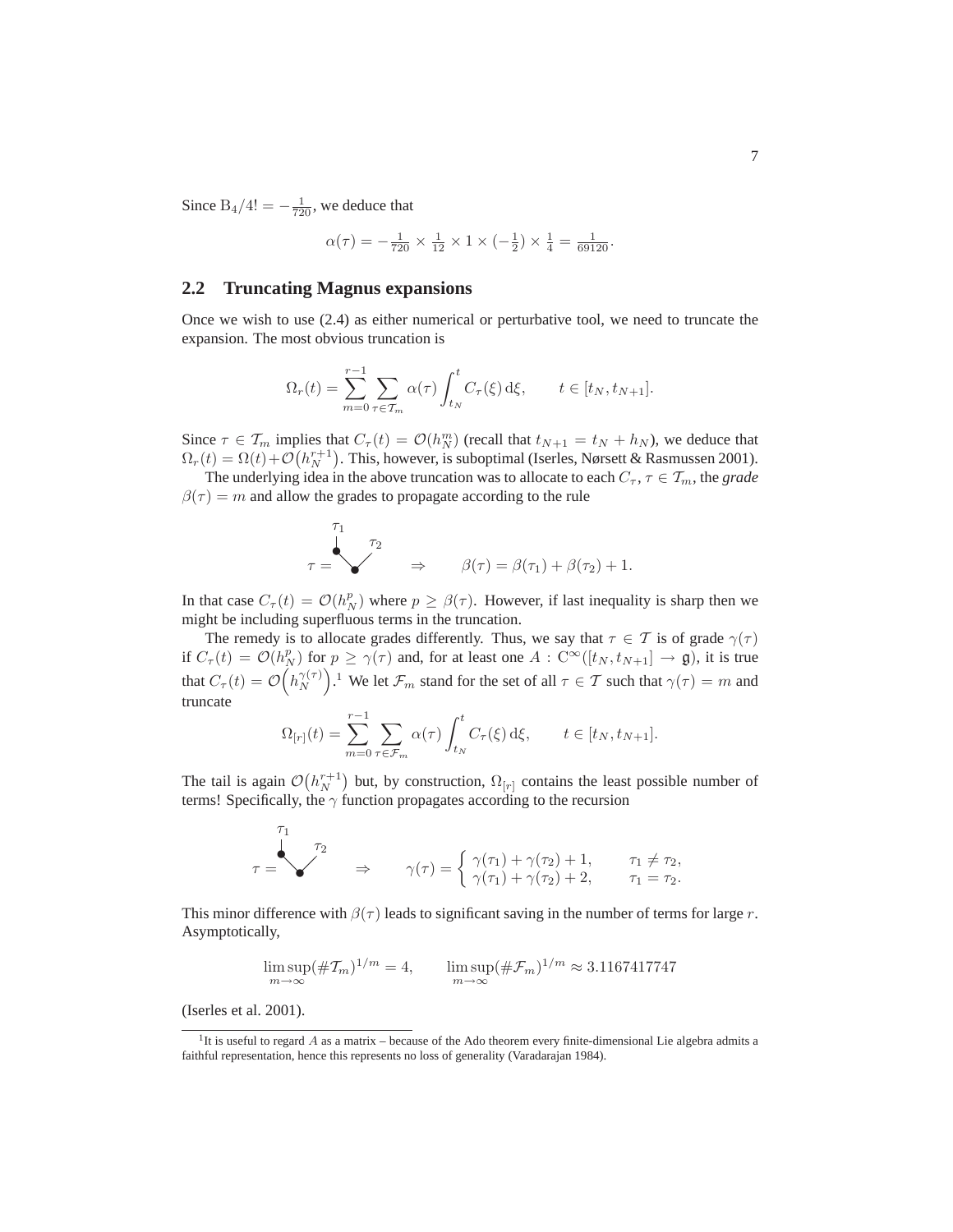#### **2.3 Alternative Lie-algebraic expansions**

Magnus expansions represent just one, although arguably the most important, instance of a Lie-algebraic expansion. One alternative are the *Fer expansions*

$$
y(t_{N+1}) = \exp\left(\int_{t_N}^{t_{N+1}} B_0(\xi) \,d\xi\right) \exp\left(\int_{t_N}^{t_{N+1}} B_1(\xi) \,d\xi\right) \exp\left(\int_{t_N}^{t_{N+1}} B_2(\xi) \,d\xi\right) \cdots y(t_N)
$$

where  $B_0 = A$ , while each  $B_m$  for  $m \in \mathbb{N}$  can be computed from  $B_{m-1}$  (Fer 1958). Although it can also be rendered conveniently in the terminology or rooted trees (Iserles et al. 2000), it is possible to prove that its numerical implementation is consistently more expensive than that of Magnus expansions (Celledoni, Iserles, Nørsett & Orel 2002).

A version of Magnus expansions, using rooted trees with coloured leaves, has been developed for equations of the form  $y' = A(t)y - yB(t)$ , where both A and B evolve in g (Iserles 2001*a*). Equations of this kind feature in the computation of Floquet exponents. Another Magnus expansion was presented for the computation of the (nonlinear)  $\mathfrak{so}(n)$  action in the computation of the isospectral *double-bracket equations*  $y' = [y, [M, y]]$ ,  $y(0) \in \text{Sym}(n)$ , where  $M \in \mathfrak{so}(n)$  (Iserles 2002).

It is possible to extend Magnus expansions to a general nonlinear setting  $y' = A(t, y)y$ ,  $y(t_0) \in \mathcal{G}$ , where  $A : [t_0, 0) \times \mathcal{G} \to \mathfrak{g}$  (Zanna 1999, Casas & Iserles 2006), but this is arguably less efficient and more complicated than the use of *Runge–Kutta–Munthe-Kaas methods* (Munthe-Kaas 1998).

An important alternative to the expansions of the kind reviewed in this paper is provided by expansions based on *canonical coordinates of the second kind*

$$
y(t) = e^{\sigma_1(t)C_1}e^{\sigma_2(t)C_2}\cdots e^{\sigma_q(t)C_q}y(t_N),
$$

where  $q \ge \dim \mathfrak{g}, \{C_1, \ldots, C_q\}$  is a frame of  $\mathfrak g$  and  $\sigma_1, \ldots, \sigma_q$  are scalar functions (Crouch & Grossman 1993, Owren & Marthinsen 2001).

All the above are based on the exponential trivialisation. Once, however, we expand Lie-group and homogeneous-space equations acted by quadratic Lie-groups, there are clear advantages in cost and complexity in using the Cayley trivialisation and the dcayinv equation (1.5). The entire theory of this section can be extended to this setting once we associate expansion terms with *bicolour rooted trees.* Specifically, we have the expansion

$$
\Omega(t) = \sum_{m=0}^{\infty} \frac{(-1)^m}{2^m} \sum_{\tau \in S_m} (-1)^{\delta(\tau)} D_{\tau}(t), \qquad t \ge t_N,
$$
\n(2.6)

 $\tau_1$ 

where expansion terms are assembled according to the following composition rules,

- 1. We commence from  $\int_{t_N}^t A(\xi) d\xi$  and associate to it the tree  $\delta$ t ;
- 2. Having already associated  $D_{\tau}(t)$  with the tree  $\tau$ , we associate

$$
\int_{t_N}^t [D_\tau(\xi), A(\xi)] \,d\xi \qquad \text{with} \qquad \qquad \sum_{i=1}^{t_1} \sum_{i=1}^{t_2} \frac{1}{i} \sum_{i=1}^{t_1} \frac{1}{i} \sum_{i=1}^{t_2} \frac{1}{i} \sum_{i=1}^{t_1} \frac{1}{i} \sum_{i=1}^{t_2} \frac{1}{i} \sum_{i=1}^{t_1} \frac{1}{i} \sum_{i=1}^{t_2} \frac{1}{i} \sum_{i=1}^{t_1} \frac{1}{i} \sum_{i=1}^{t_2} \frac{1}{i} \sum_{i=1}^{t_1} \frac{1}{i} \sum_{i=1}^{t_2} \frac{1}{i} \sum_{i=1}^{t_1} \frac{1}{i} \sum_{i=1}^{t_2} \frac{1}{i} \sum_{i=1}^{t_1} \frac{1}{i} \sum_{i=1}^{t_2} \frac{1}{i} \sum_{i=1}^{t_1} \frac{1}{i} \sum_{i=1}^{t_2} \frac{1}{i} \sum_{i=1}^{t_1} \frac{1}{i} \sum_{i=1}^{t_2} \frac{1}{i} \sum_{i=1}^{t_1} \frac{1}{i} \sum_{i=1}^{t_2} \frac{1}{i} \sum_{i=1}^{t_1} \frac{1}{i} \sum_{i=1}^{t_2} \frac{1}{i} \sum_{i=1}^{t_1} \frac{1}{i} \sum_{i=1}^{t_2} \frac{1}{i} \sum_{i=1}^{t_1} \frac{1}{i} \sum_{i=1}^{t_2} \frac{1}{i} \sum_{i=1}^{t_1} \frac{1}{i} \sum_{i=1}^{t_2} \frac{1}{i} \sum_{i=1}^{t_1} \frac{1}{i} \sum_{i=1}^{t_2} \frac{1}{i} \sum_{i=1}^{t_1} \frac{1}{i} \sum_{i=1}^{t_2} \frac{1}{i} \sum_{i=1}^{t_1} \frac{1}{i} \sum_{i=1}^{t_2} \frac{1}{i} \sum_{i=1}^{t_1} \frac{1}{i} \sum_{i=1}^{t_2} \frac{1}{i} \sum_{i=1}
$$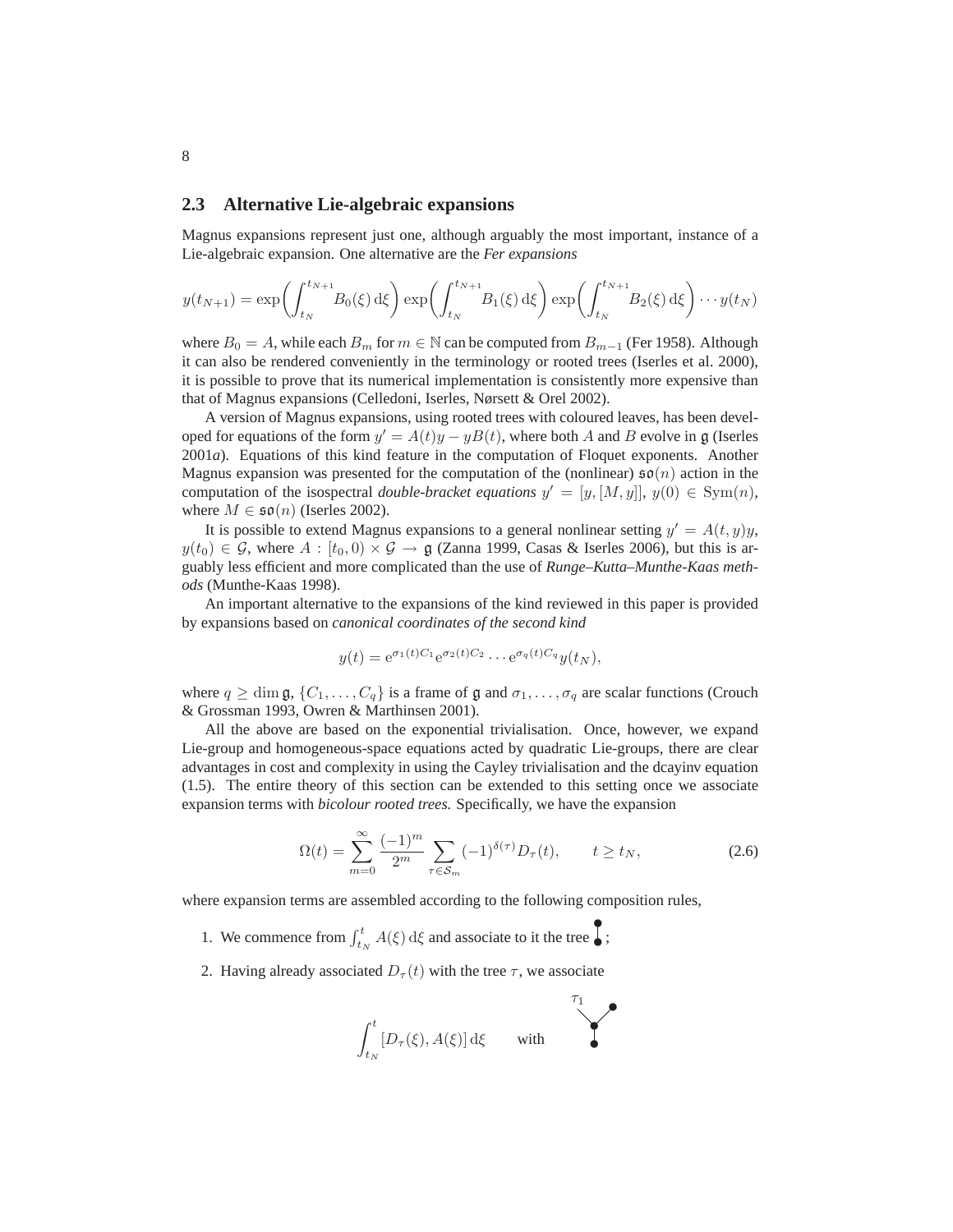3. Having already associated  $D_{\tau_1}(t)$  and  $D_{\tau_2}(t)$  with the trees  $\tau_1$  and  $\tau_2$ , respectively, we associate



 $\mathcal{S}_m$  stands for the set of all such trees with  $m + 1$  'vertical' edges (corresponding to integration), while  $\delta(\tau)$  stands for the number of white nodes in the rooted tree  $\tau$  (Iserles 2001*b*).

The *Cayley expansion* is



It is easy to verify that the term corresponding to the sixth tree belongs to the quadratic Lie algebra, but this is not the case with regard to either the seventh or the eighth tree. Fortunately, the sum of these two terms lies in the algebra. We will return to this issue in Section 3.

#### **2.4 Rooted trees and Hopf algebras**

Rooted trees and forests have played an important role in numerical mathematics as a convenient organising principle to elucidate combinatorial structure of algorithms. An incomplete list includes

- Runge–Kutta methods and their expansion in *B-series* (Butcher 1963, Butcher 1972, Hairer & Wanner 1974);
- Symplectic and partitioned Runge–Kutta methods (Abia & Sanz-Serna 1993, Hairer et al. 2006);
- Splitting and composition of vector fields (Murua & Sanz-Serna 1999, McLachlan & Quispel 2002);
- Expansions of iterated integrals (Chen 1977);
- Nonlinear functional equations with proportional delay (Iserles 1994);
- Volume preservation under discretization (Chartier & Murua 2007, Iserles, Quispel & Tse 2007).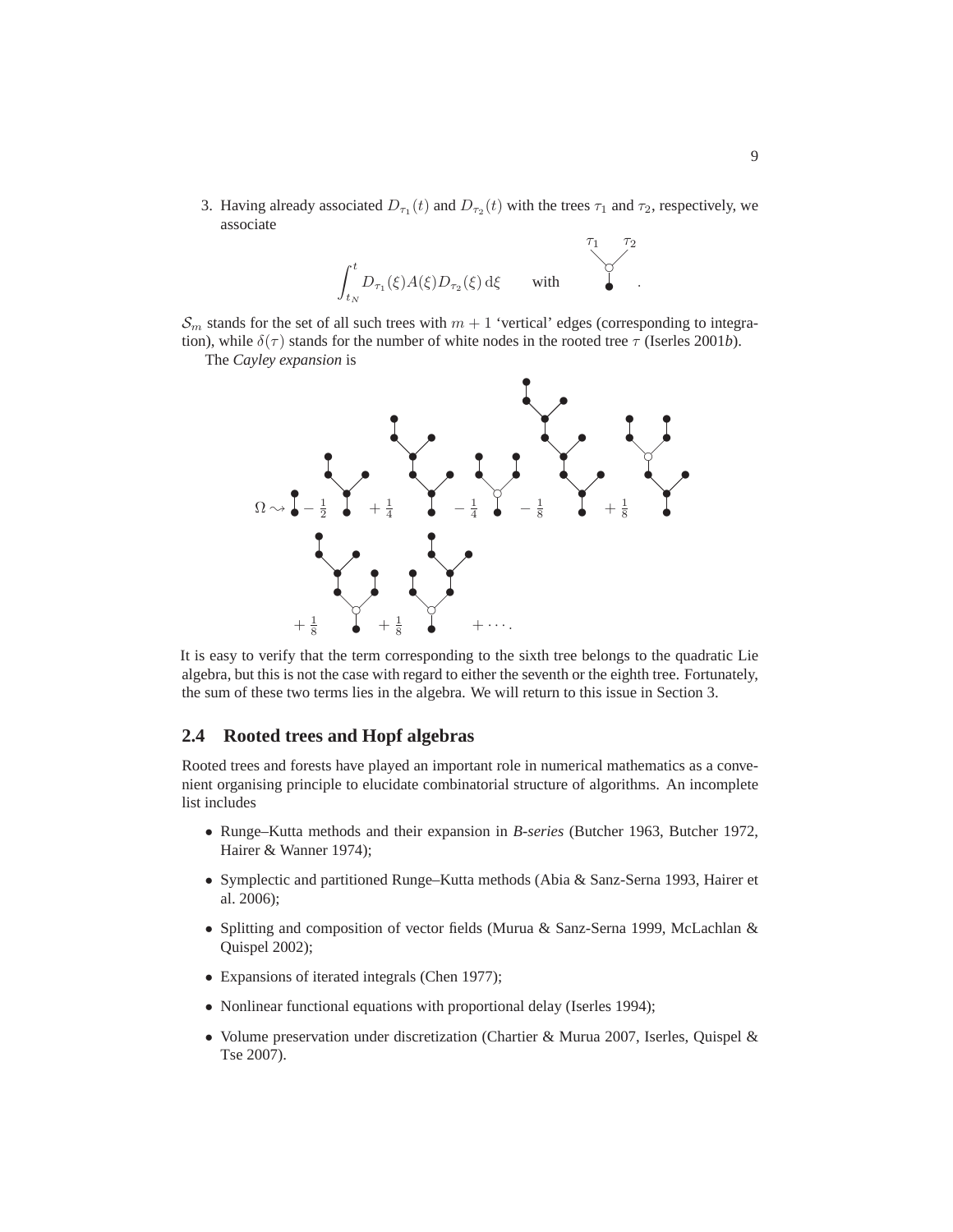Some time ago Grossman & Larson (1989) identified the *Butcher group,* the algebraic structure underlying B-series, with a *Hopf algebra.* The fundamental importance of algebras of rooted trees and their connections with the representation of the renormalisation group of quantum field theory has been recognised in (Connes & Kreimer 1998, Connes & Kreimer 2000), and this has led to a great deal of interest and further research, not least on geometric integrators: cf. for example (Munthe-Kaas & Wright 2008, Murua 2006).

# **3 Quadrature and graded algebras**

#### **3.1 Magnus quadrature**

Consider again the expansion (2.2), this time from a practical standpoint. Given a matrix function A and letting  $t = t_{N+1}$ , we wish to compute integrals therein by quadrature. Each term is an integral of a nested commutator over a multivariate polytope and it is well known that multivariate quadrature is excessively expensive in terms both of function evaluations and algebraic operations (Davis & Rabinowitz 1984). Indeed, viewed from the standpoint of conventional quadrature, the computation of truncated expansion  $\Omega_{[r]}(t_{N+1})$  for  $r \geq 2$  is impractical. However, the special structure of Magnus expansion terms lends itself to quadrature formulæ that are surprisingly economical in terms of function evaluations.

For simplicity, we assume in this section that  $t_N = 0$  and let  $h = h_N$ .

**Theorem 2** *(Iserles & Nørsett 1999) Let*  $c_1, c_2, \ldots, c_{\nu}$  *be distinct points in* [0, 1] *and set*  $A_k = hA(c_kh)$ ,  $k = 1, \ldots, \nu$ . Given a term

$$
I[\mathcal{P}] = \int_{h\mathcal{P}} \mathbf{L}(A(\xi_1), A(\xi_2), \dots, A(\xi_p)) d\xi_p \cdots d\xi_2 d\xi_1
$$
 (3.1)

*that features in the Magnus expansion (2.4) (here* hP *is a polytope, while* L *is a multilinear form, consisting of nested commutators), we approximate it by the quadrature formula*

$$
Q[\mathcal{P}] = \sum_{\boldsymbol{\ell} \in \mathbf{C}_p^{\nu}} b_{\boldsymbol{\ell}} \mathbf{L}(A_{l_1}, A_{l_2}, \cdots, A_{l_p}),
$$
\n(3.2)

where  $C_p^{\nu}$  is the set of all words of length  $p$  from the alphabet  $\{1,2,\ldots,\nu\},$  while the weights b<sup>ℓ</sup> *can be computed by an appropriate explicit formula. Then*

$$
Q[\mathcal{P}] = I[\mathcal{P}] + \mathcal{O}(h^{\sigma+1}),
$$

*where*  $\sigma$  *is the order of classical interpolatory quadrature in* [0, 1] *with constant weight function and the nodes*  $c_1, c_2, \ldots, c_{\nu}$ .

In particular, if  $c_1, \ldots, c_{\nu}$  are the nodes of Gaussian quadrature (that is, zeros of the Legendre polynomial  $P_{\nu}$ , shifted to [0, 1]) then  $\sigma = 2\nu$ .

Note that the calculation of  $Q[\mathcal{P}]$  requires just  $\nu$  function values. Moreover, *the same function values are recycled for all the polytopes!* In other words, to discretize  $\Omega_{[r]}(h)$  consistently with error  $\mathcal{O}(h^{r+1})$ , we require just  $\lfloor (r+1)/2 \rfloor$  function evaluations altogether.

The *quid pro quo* is the huge number of algebraic operations needed to compute Q[P] for all terms in the truncated Magnus expansion, both because the number of expansion terms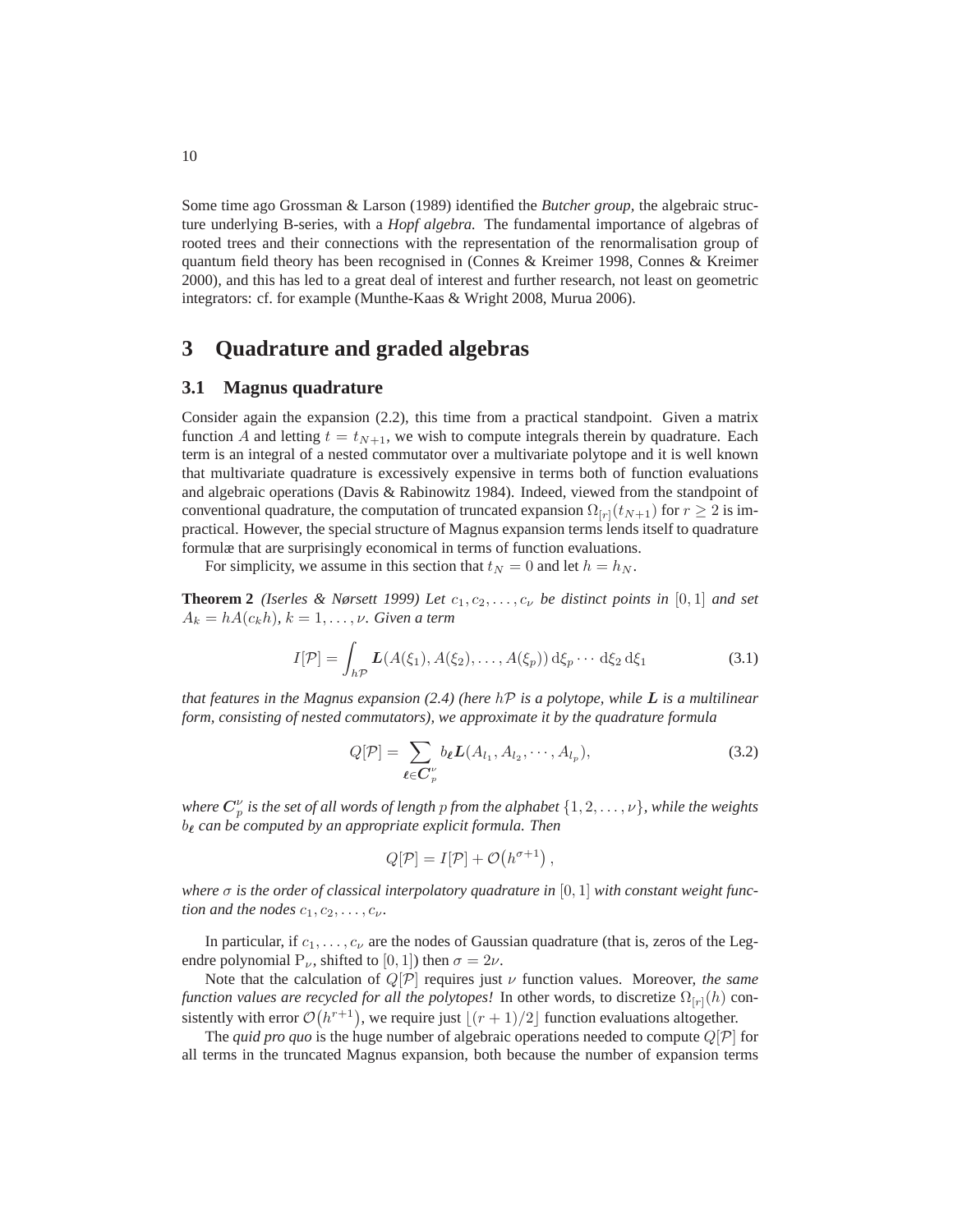grows exponentially fast and since  $C_p^{\nu}$  is a large set of cardinality that, again, grows exponentially with p. The cost of linear algebra can be reduced dramatically by employing an idea originally due to Munthe-Kaas & Owren (1999). To this end we need to assume that the nodes  $c_1, c_2, \dots, c_\nu$  are symmetric with respect to the point  $\frac{1}{2}$  – not an undue hardship since our natural choice, Gaussian points, obey this.

We replace  $\{A_1, A_2, \ldots, A_{\nu}\}$  by their linear combinations  $\{B_1, B_2, \ldots, B_{\nu}\}\$  such that

$$
\sum_{l=1}^{\nu} (c_k - \frac{1}{2})^{l-1} B_l = A_k, \qquad k = 1, 2, \dots, \nu.
$$

While  $A_k = \mathcal{O}(h)$ , it is possible to prove that  $B_k = \mathcal{O}(h^k)$ ,  $k = 1, \dots, \nu$ . Consequently,

$$
\mathbf{L}(A_{k_1}, A_{k_2}, \dots, A_{k_p}) = \mathcal{O}(h^p), \quad \mathbf{L}(B_{k_1}, B_{k_2}, \dots, B_{k_p}) = \mathcal{O}(h^{k_1 + k_2 + \dots + k_p}). \quad (3.3)
$$

We say that  $L(A_{k_1}, A_{k_2},..., A_{k_p})$  is of *grade* p, while  $L(B_{k_1}, B_{k_2},..., B_{k_p})$  is of grade  $\sum_{i=1}^p k_i$ .  $_{i=1}^p k_i$ .

Since each  $A_k$  is a linear combination of  $B_l$ s while L is a multilinear function, we can replace (3.2) with

$$
\mathcal{Q}[\mathcal{P}] = \sum_{\boldsymbol{\ell} \in \mathbf{C}_{p}^{\nu}} \tilde{b}_{\boldsymbol{\ell}} \mathbf{L}(B_{l_1}, B_{l_2}, \dots, B_{l_p}),
$$
\n(3.4)

where the weights  $\hat{b}_{\ell}$  can be obtained from the  $b_{\ell}$ s by labourous, yet transparent calculation.

Rewriting (3.2) in the form (3.4) is a prerequisite for three steps that, in their totality, discard the great majority of terms, thereby rendering the cost of linear algebra considerably more affordable.

Firstly, recalling that  $\sigma$  is the order of the quadrature, hence that we already incur an error of  $\mathcal{O}(h^{\sigma+1})$  in the formation of  $\mathcal{Q}[\mathcal{P}]$ , we can discard in (3.4) all terms which are  $\mathcal{O}(h^{\kappa+1})$ for  $\kappa \ge \sigma$ . This means that we replace  $C_p^{\nu}$  by  $\widetilde{C}_p^{\nu} \subset C_p^{\nu}$  such that  $\ell \in \widetilde{C}_p^{\nu}$  $_p^{\nu}$  if  $\sum_{i=1}^p l_i \leq \sigma$ .

Secondly, it has been proved by Iserles et al.  $(2001)$  that both the Magnus expansion (2.4) and the truncated expansion  $\Omega_{[r]}$  are *time symmetric:* they can be expanded in odd powers of h. Because of the symmetry of the nodes  $c_1, \ldots, c_{\nu}$  with respect to the midpoint, this feature is inherited by the quadrature formula. This means that linear combinations of terms of even grade vanish and we may discard them from the linear combination. We thus sum over  $\hat{\boldsymbol{C}}_{p}^{\nu}\subset\widetilde{\boldsymbol{C}}_{p}^{\nu}$  where  $\boldsymbol{\ell}\in\widehat{\boldsymbol{C}}_{p}^{\nu}$  $\sum_{i=1}^{\nu} l_i$  is even: this gets rid of roughly half the terms!

Finally, we exploit in an organised manner the range of redundancies inherent in a Lie algebra by virtue of the skew symmetry of the Lie bracket and the Jacobi identity. The suitable formalism is that of *graded Lie algebra* and we have already alluded to it in our definition of a grade of an expansion term.

Let  $G = \{G_i\}_{i\in I}$  be a set of *generators*, where I is either finite or countable. A Lie algebra f is *free* over I if

- i. It is true that  $G_i \in \mathfrak{f}, i \in I$ ;
- ii. For any Lie algebra h and any function  $I \rightarrow \mathfrak{h}$  there exists a unique Lie-algebra homomorphism  $\pi : \mathfrak{f} \to \mathfrak{h}$  such that  $\pi(G_i) = H_i \in \mathfrak{h}$  for all  $i \in I$ .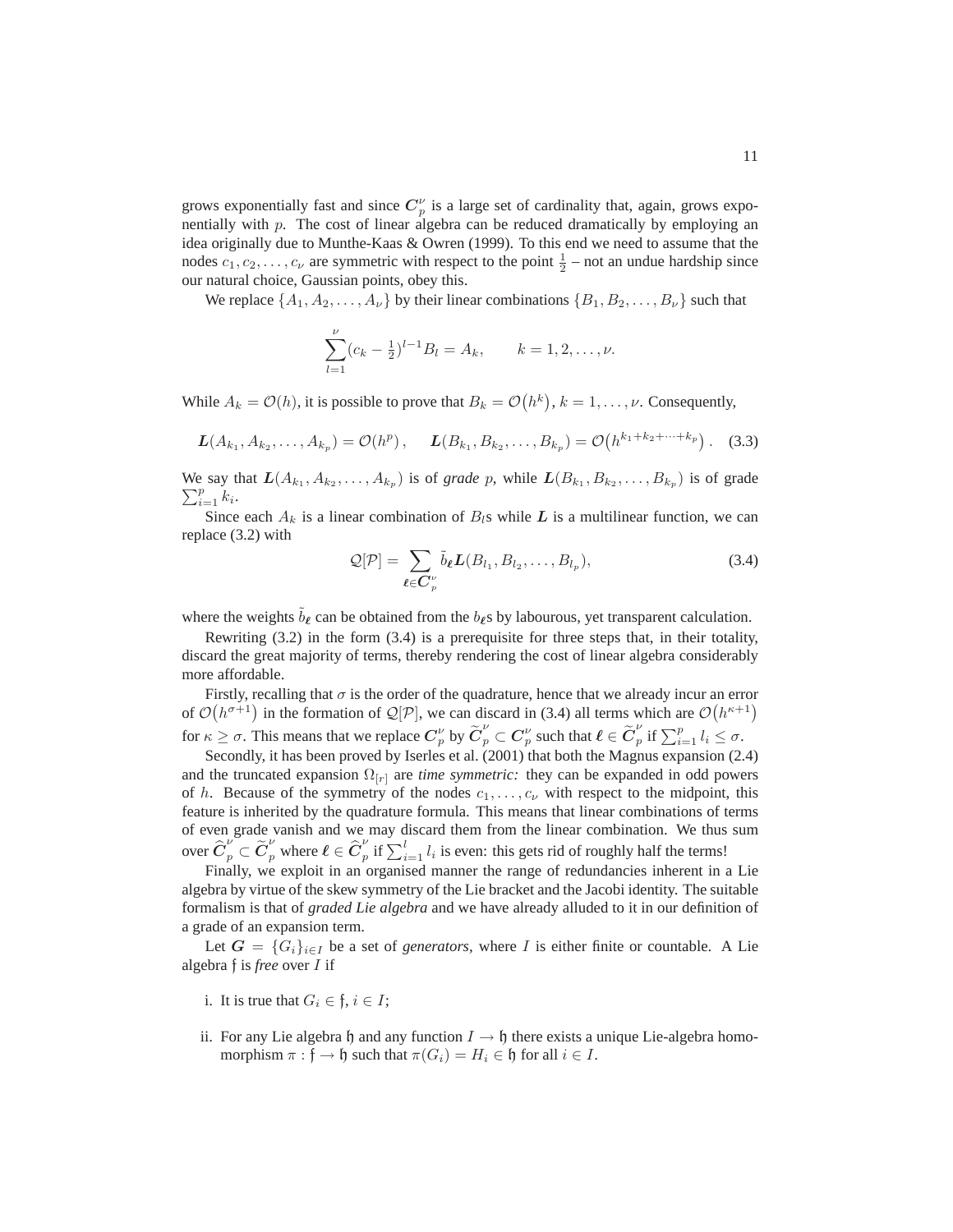Let f be a free Lie algebra. A function  $\omega : G \to \mathbb{N}$  is said to be a *grading* of f. It is extended to  $\omega : \mathfrak{f} \to \mathbb{N}$  by recursion,

$$
H = [H_1, H_2] \qquad \Rightarrow \qquad \omega(H) = \omega(H_1) + \omega(H_2).
$$

Grading imposes an order upon f. Given  $G, H \in \mathfrak{f}$ , we say that  $G \prec H$  if either  $\omega(G) \prec \omega(H)$ or  $\omega(G) = \omega(H)$  and G precedes H in the lexicographic order imposed by the recursive construction of  $f$  from the generators  $G$ .

The *Hall basis* H of f is constructed recursively so as to contain terms of least grade. specifically, it consists of

- 1. The set  $G$  of generators;
- 2.  $[G_i, G_j]$  if  $G_i \prec G_j$ ;
- 3. Elements of the form  $[H_i, [H_j, H_k]]$  where  $H_i, H_j, H_k, [H_j, H_k] \in \mathcal{H}$  and  $H_j \preceq H_i \prec$  $[H_i, H_k].$

Let  $I = \{1, 2, ..., \nu\}$ . We denote by  $\mathcal{K}_{\nu}^{m}$  the linear space of all terms of grade  $m \in \mathbb{N}$  and observe that  $\hat{\mathfrak{f}} = \bigoplus_{m=1}^{\infty} \mathcal{K}_{\nu}^m$ . The algorithm that has led us to the Hall basis can be extended transparently to provide a basis of  $\mathcal{K}_{\nu}^m$ .

We consider free Lie algebras generated by  $\{A_1, A_2, \ldots, A_{\nu}\}\$  and  $\{B_1, B_2, \ldots, B_{\nu}\}\$  respectively, with the gradings  $\omega(A_k) \equiv 1$  and  $\omega(B_k) = k$ . Note the significance of grades to our narrative:  $\omega(G) = k$  means that  $G = \mathcal{O}(h^k)$ . Note further that we need to retain in  $\mathcal{Q}[\mathcal{P}]$ only terms H such that  $\omega(H) \leq \sigma$ . Thus, and in addition to the steps that have taken us from  $\overset{\rightharpoonup }{C_p^{\nu }}$  to  $\overset{\rightharpoonup }{C_p^{\nu }}$  $_p^{\nu}$  to  $\widehat{\boldsymbol{C}}_p^{\nu}$  $_p$ , we express all terms of grades  $\leq \sigma$  as linear combinations of elements in the Hall bases of  $\mathcal{K}^m_\nu$  for  $m \leq \sigma$ . The savings implicit in this procedure are underlied by a generalisation of the Witt formula,

$$
\dim \mathcal{K}^m_\nu = \frac{1}{m} \sum_{d \mid m} \mu(d) \left( \sum_{i=1}^r \lambda_i^{m/d} \right)
$$

(Munthe-Kaas & Owren 1999), where  $\mu$  is the *Möbius function* 

$$
\mu(d) = \begin{cases} 1, & d = 1, \\ (-1)^q, & d = p_1 p_2 \cdots p_q, \ p_1 < p_2 < \cdots < p_q \text{ prime,} \\ 0, & \text{otherwise,} \end{cases}
$$

 $r = \max_{i=1,\dots,\nu} \omega(G_i)$  and  $\lambda_1, \lambda_2, \dots, \lambda_r \in \mathbb{C}$  are the zeros of  $1 - \sum_{i=1}^{\nu} z^{\omega(G_i)}$ . Our conclusion is that  $\dim \mathcal{K}^m_\nu$  is surprisingly small, and this can be exploited to reduce the volume of linear algebra.

We let  $\rho_m = \dim \mathcal{K}^m_\nu$  for the generators  $\mathbf{G} = \{A_1, A_2, \dots, A_\nu\}$  and  $\bar{\rho}_m = \dim \mathcal{K}^m_\nu$ for  $G = \{B_1, B_2, \ldots, B_\nu\}$ . Choosing Gaussian nodes  $c_1, c_2, \ldots, c_\nu$  (hence  $\sigma = 2\nu$ ) and expressing all terms in  $\mathcal{Q}[\mathcal{P}]$  in a Hall basis, we compare in Table 1 the number of terms using the two sets of generators and, for the latter, discarding all terms of even grade. The savings, in particular for large  $\nu$ , are remarkable. Insofar as numerical analysis is concerned, they represent a difference between a mere curiosity and an effective computational algorithm.

Even this, though, is not the final word in applying algorithmic ingenuity, underpinned by algebraic theory, to the design of effective numerical Magnus integrators. Blanes, Casas &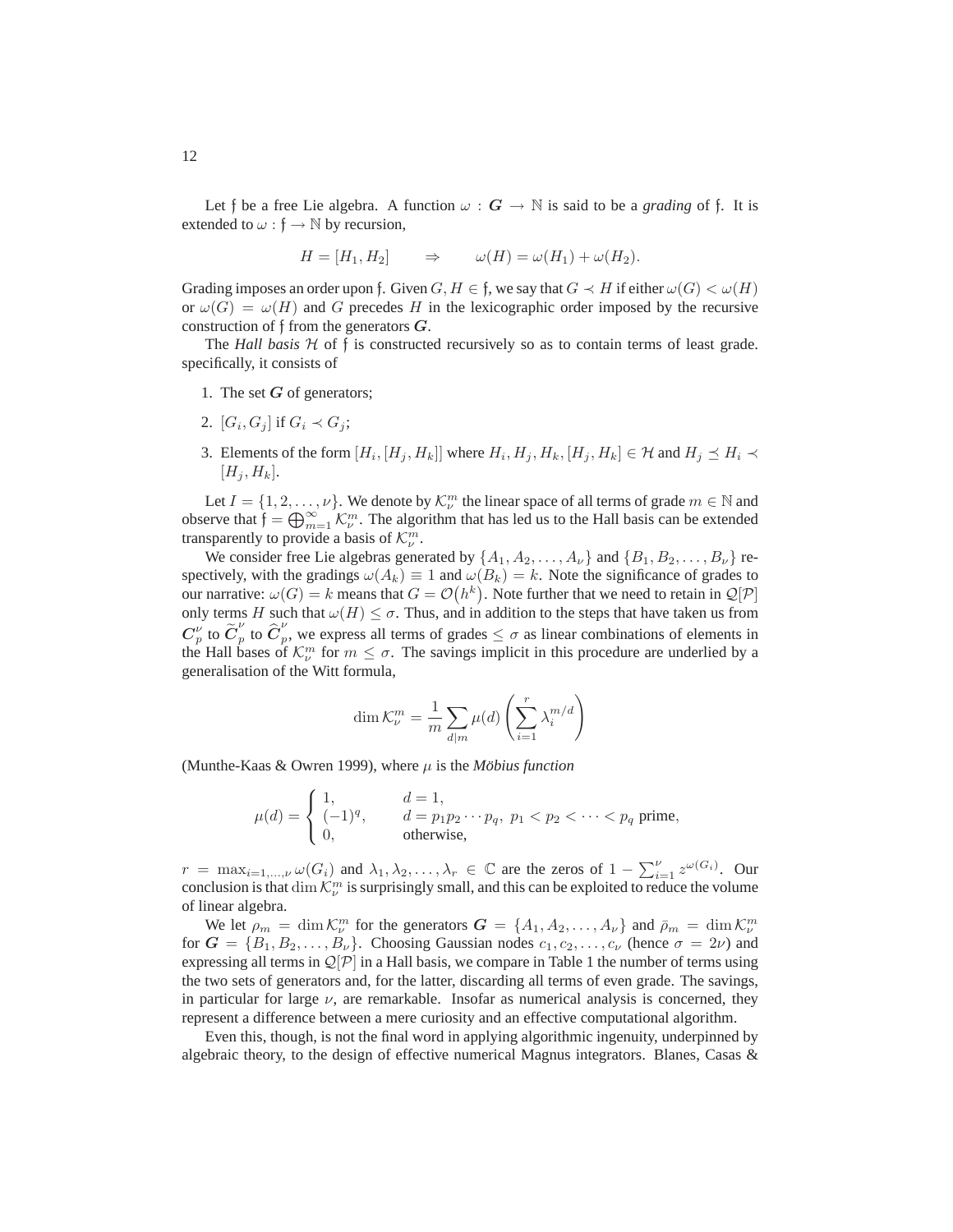| $\nu$                                            | $\mathbf{1}$ | 2 3                  |        | $\overline{4}$ | 5            |
|--------------------------------------------------|--------------|----------------------|--------|----------------|--------------|
| $\sigma = 2\nu$                                  | $2 \quad 4$  |                      | 6      | 8              | 10           |
| $2\nu - 1$<br>$\sum \rho_m$<br>$m=1$             |              |                      | 1 5 80 |                | 3304 1256567 |
| $2\nu - 1$<br>$\sum \bar{\rho}_m$<br>$m=1$       |              | $1 \quad 3 \quad 10$ |        | 33             | 111          |
| $2\nu - 1$<br>$\bar{\rho}_m$<br>$m=1$<br>$m$ odd |              | $1 \quad 2 \quad 7$  |        | 22             | 73           |

Table 1: The number of terms in different quadrature formulæ for Gaussian nodes.

Ros (2000) have developed a technique which, exploiting further symmetries and structure of the underlying problem, allows to aggregate terms and reduce further the cost of computation per step. For example, for  $\nu = 3$  we commence from Gaussian nodes, whereby

$$
A_1 = hA((\frac{1}{2} - \frac{\sqrt{15}}{10})h), \qquad A_2 = hA(\frac{1}{2}h), \qquad A_3 = hA((\frac{1}{2} + \frac{\sqrt{15}}{10})h)
$$

and

$$
B_1 = A_2,
$$
  $B_2 = \frac{\sqrt{15}}{3}(A_3 - A_1),$   $B_3 = \frac{10}{3}(A_3 - 2A_2 + A_1).$ 

Once we exploit all the three mechanisms that have led us to the bottom row of Table 1, we obtain the sixth-order method

$$
\tilde{\Omega} = B_1 + \frac{1}{12}B_3 - \frac{1}{12}[B_1, B_2] + \frac{1}{240}[B_2, B_3] + \frac{1}{360}[B_1, [B_1, B_3]] - \frac{1}{240}[B_2, [B_1, B_2]] \n+ \frac{1}{720}[B_1, [B_1, [B_1, B_2]]].
$$

Note that only odd-grade terms are present and that we need to compute seven commutators: this is consistent with Table 1.

Alternatively, introducing  $\mathcal{O}(h^7)$  changes that have no bearing on the order of the method, we compute

$$
C_1 = [B_1, B_2],
$$
  
\n
$$
C_2 = [B_1, 2B_3 + C_1],
$$
  
\n
$$
C_3 = [-20B_1 - B_3 + C_1, B_2 - \frac{1}{60}C_2],
$$
  
\n
$$
\overline{\Omega} = B_1 + \frac{1}{12}B_3 + \frac{1}{240}C_3,
$$

another sixth-order approximation but requiring just three commutators per step.

#### **3.2 Cayley expansions and Hierarchical algebras**

Wishing to do unto the truncated Cayley expansion (2.6) what we have done for Magnus expansions, we are stumped by the presence of terms of the form  $BCB \in \mathfrak{g}$ , where  $B, C \in \mathfrak{g}$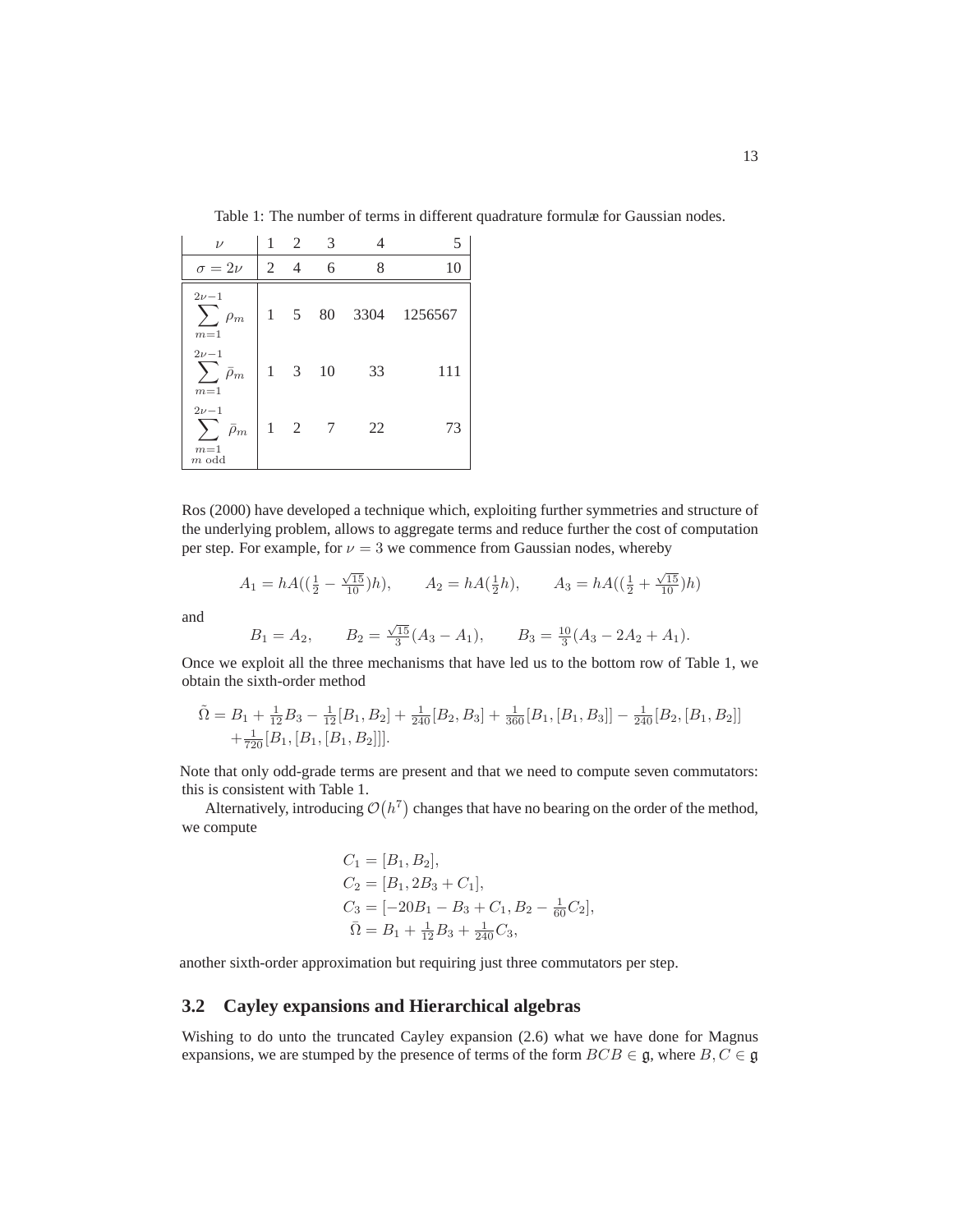and, more generally, by the fact that a quadratic Lie algebra is closed under the symmetric product  $BCD + DCB$  for all  $B, C, D \in \mathfrak{g}$ . Graded free Lie algebras are inadequate for the task in hand, and this has motivated the introduction of *hierarchical algebras* (Iserles & Zanna 2000).

Let  $(\mathfrak{g}, +)$  be an Abelian group over a field of zero characteristic and assume the existence of a countable family of  $m$ -nary operations

$$
[\![\,\cdot\,,\ldots,\,\cdot\,]\!]_m : \overbrace{\mathfrak{g}\times\mathfrak{g}\times\cdots\mathfrak{g}}^{m \text{ times}} \to \mathfrak{g}, \qquad m \in \mathbb{N},
$$

subject to the following three axioms,

**Alternate symmetry:** For every  $m \in \mathbb{N}$  and  $F_1, \ldots, F_m \in \mathfrak{g}$ 

$$
[[F_1, F_2, \dots, F_m]]_m + (-1)^m [[F_m, F_{m-1}, \dots, F_1]]_m = 0,
$$

where 0 is the zero of  $\mathfrak{g}$ ;

**Multilinearity:** Each  $[\![ \cdot, \ldots, \cdot ]\!]_m$  is linear in all its components;

**Hierarchy condition:** For every  $m, n \in \mathbb{N}, k \in \{1, 2, \ldots, m\},\$ 

$$
F_1, \ldots, F_{k-1}, F_{k+1}, \ldots, F_m \in \mathfrak{g}
$$
 and  $E_1, \ldots, E_n \in \mathfrak{g}$ 

it is true that

$$
\begin{aligned} [\![F_1, \ldots, F_{k-1}, [\![E_1, \ldots, E_n]\!]_n, F_{k+1}, \ldots, F_m]\!]_m \\ &= [\![F_1, \ldots, F_{k-1}, E_1, \ldots, E_n, F_{k+1}, \ldots, F_m]\!]_{m+n-1} \\ &- (-1)^n [\![F_1, \ldots, F_{k-1}, E_n, \ldots, E_1, F_{k+1}, \ldots, F_m]\!]_{m+n-1}. \end{aligned}
$$

Such a g, equipped with the above structure, is called a *hierarchical algebra.*

**Theorem 3** *(Iserles & Zanna 2000)*

- *1. Every hierarchical algebra is a Lie algebra with respect to the commutator*  $[F_1, F_2] =$  $[ [F_1, F_2]_2;$
- *2. Every quadratic Lie algebra is a hierarchical algebra with*

$$
[[F_1, F_2, \dots, F_m]]_m = F_1 F_2 \cdots F_m - (-1)^m F_m F_{m-1} \cdots F_1, \qquad m \in \mathbb{N}.
$$

We define a *free hierarchical algebra (FHA)* f in the usual manner. An element  $F \in \mathfrak{f}$ is said to be *primitive* if it is of the form  $F = [[G_{i_1}, G_{i_2}, \dots, G_{i_r}]]_r$  for some  $r \in \mathbb{N}$ , where  $G = \{G_1, \ldots, G_{\nu}\}\$ are the generators of a FHA.

**Lemma 4** *(Iserles & Zanna 2000) Every element of a free hierarchical algebra can be represented as a linear combination of primitive elements.*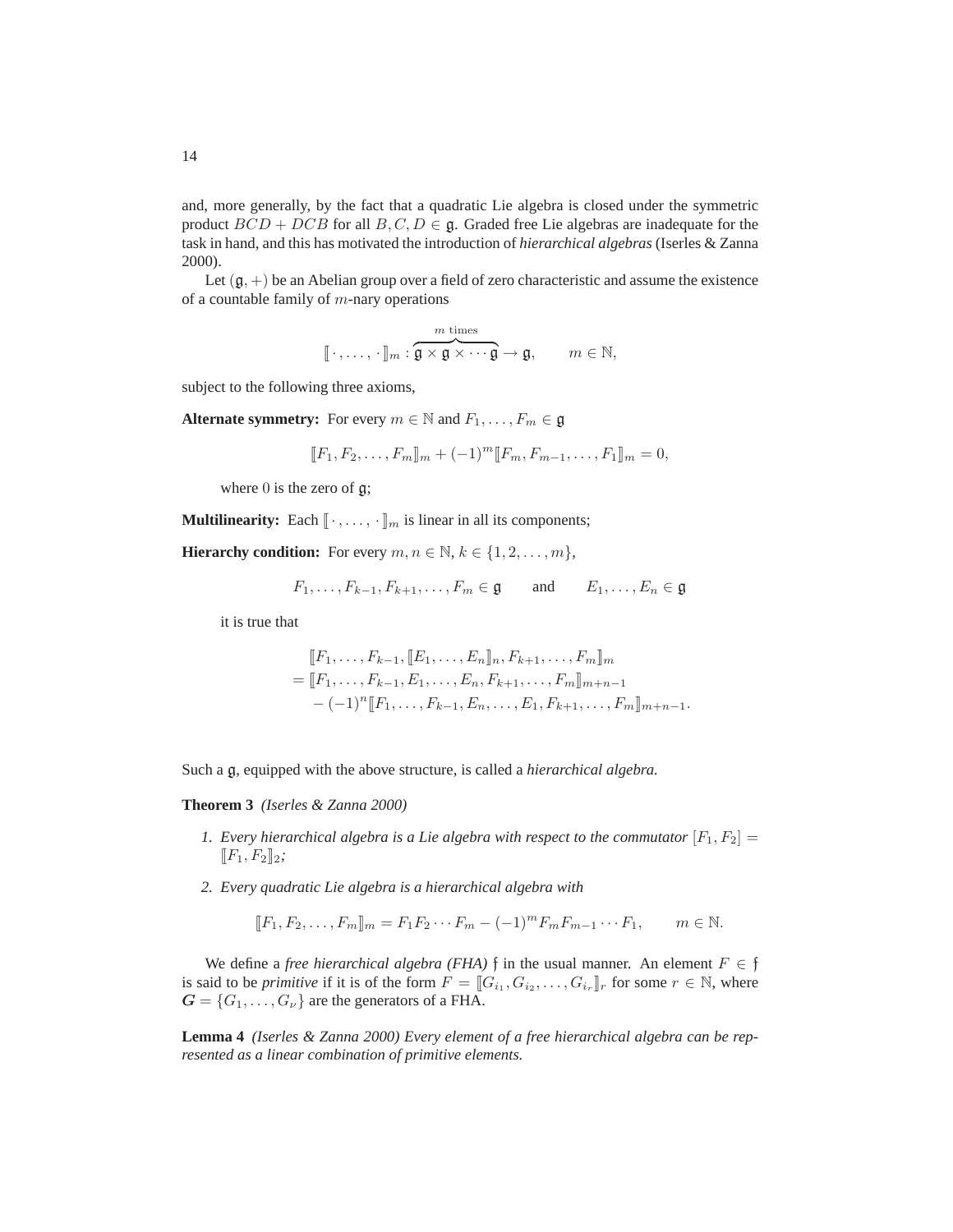Grading can be imposed on a FHA exactly like before. Let

$$
u(t) = 1 - \sum_{k=1}^{\nu} z^{\omega(G_k)},
$$

where  $G = \{G_1, \ldots, G_\nu\}$ . It is possible to prove with much effort that, formally,

$$
\sum_{m=1}^{\infty} t^{m-1} \dim \mathcal{K}_{\nu}^{m} = \frac{1}{2} \left[ \frac{1}{u(t)} + \frac{u(t)}{u(t^2)} \right],
$$

where, as before,  $\mathcal{K}^m_\nu$  stands for the linear space spanned by grade- $m$  terms.

Assuming further that the zeros  $\lambda_1, \lambda_2, \ldots, \lambda_r$  of u (which we have already encountered in the previous subsection, recall that  $r = \max \omega(G_i)$  are distinct, it follows that

$$
\dim \mathcal{K}_{\nu}^{2m} = \frac{1}{2} \sum_{k=1}^{r} \frac{\lambda_k^{-m-1}}{u'(\lambda_k)} \left\{ 2 - \lambda_k^{-m} - \frac{1}{2} [u(\lambda_k^{1/2}) + u(-\lambda_k^{1/2})] \right\},
$$
  

$$
\dim \mathcal{K}_{\mu}^{2m+1} = \frac{1}{2} \sum_{k=1}^{r} \frac{\lambda_k^{-m-3/2}}{u'(\lambda_k)} \left\{ -\lambda_k^{-m-\frac{1}{2}} + \frac{1}{2} [u(\lambda_k^{1/2}) - u(-\lambda_k^{1/2})] \right\}.
$$

Since Hall-type bases can be obtained by recursion within a FHA setting, we have all the building blocks to construct efficient quadratures associated with Cayley expansions. For example, a sixth-order method (with the same  $B_1, B_2, B_3$  as for the sixth-order Magnus method of the last subsection) reads (in terms of the  $m$ -nary products – this somewhat complicates the presentation but renders it consistent with our framework)

$$
\begin{aligned} \check{\Omega} &= [\![B_1]\!]_1 + \tfrac{1}{12} [\![B_3]\!]_1 - \tfrac{1}{12} [\![B_1,B_2]\!]_2 - \tfrac{1}{24} [\![B_1,B_1,B_1]\!]_3 + \tfrac{1}{240} [\![B_2,B_3]\!]_2 \\ &+ \tfrac{1}{240} [\![B_1,B_2,B_2]\!]_3 - \tfrac{1}{240} [\![B_1,B_1,B_3]\!]_3 - \tfrac{1}{240} [\![B_2,B_1,B_2]\!]_3 - \tfrac{1}{160} [\![B_1,B_3,B_1]\!]_3 \\ &+ \tfrac{1}{120} [\![B_1,B_1,B_1,B_2]\!]_4 - \tfrac{1}{240} [\![B_1,B_1,B_2,B_1]\!]_4 + \tfrac{1}{240} [\![B_1,B_1,B_1,B_1,B_1]\!]_5. \end{aligned}
$$

Note that, again, only terms of odd grade are required. Although more complicated than  $\Omega$ , to say nothing of  $\Omega$ , this approach has an important advantage in the case of quadratic Lie algebras, in particular when the dimension is large, since solving linear systems is considerably cheaper than computing a matrix exponential.

### **References**

- Abia, L. & Sanz-Serna, J. M. (1993), 'Partitioned Runge–Kutta methods for Hamiltonian problems', *Maths Comp.* **60**, 617–634.
- Bialynicki-Birula, I., Mielnik, B. & Plebański, J. (1969), 'Explicit solution of the continuous Baker–Campbell–Hausdorff problem and a new expression for the phase operator', *Ann. Phys.* **51**, 187–200.
- Blanes, S., Casas, F. & Ros, J. (2000), 'Improved high order integrators based on the Magnus expansion', *BIT* **40**, 434–450.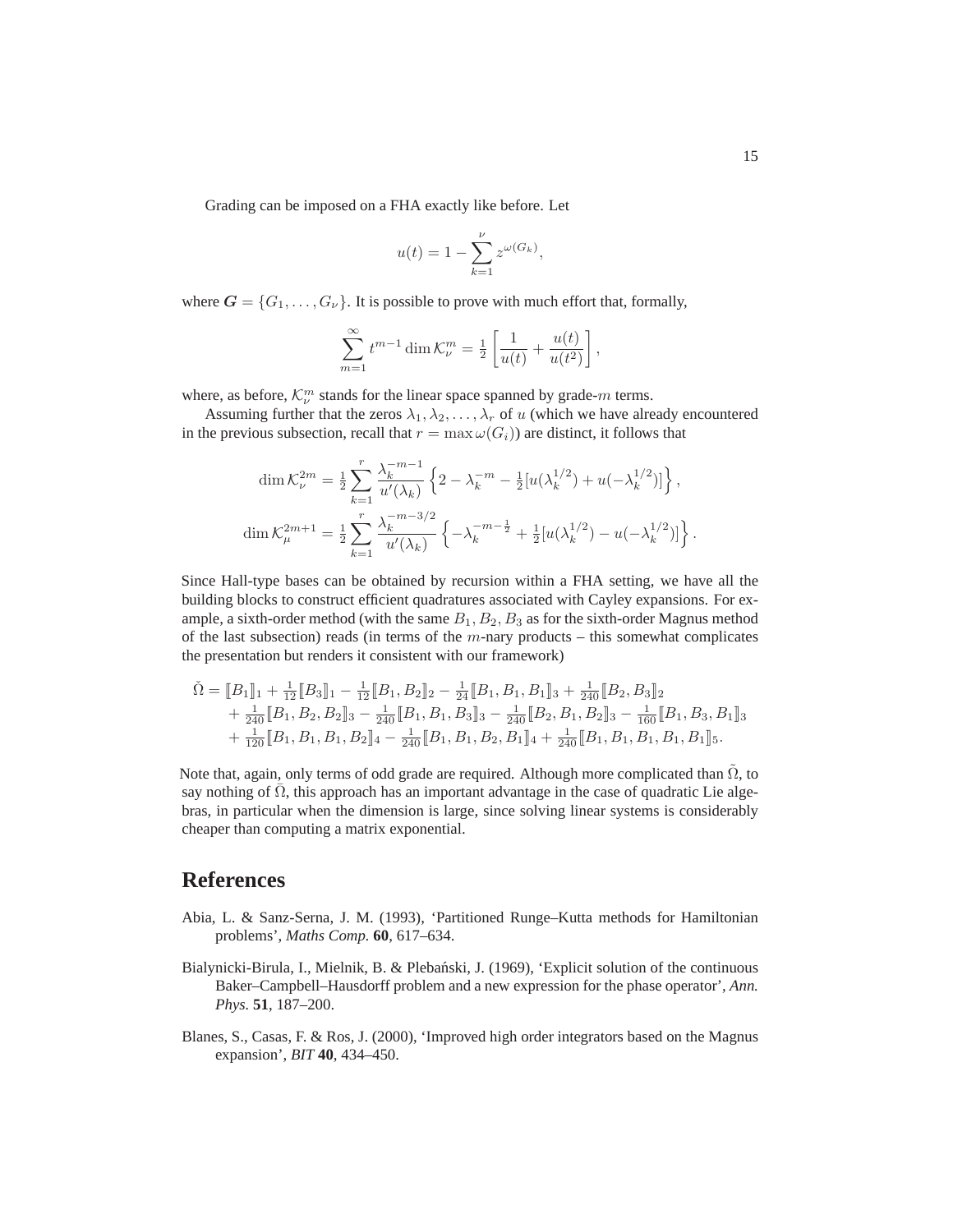- Butcher, J. C. (1963), 'Coefficients for the study of Runge–Kutta integration processes', *J. Austr. Math. Soc.* **3**, 185–201.
- Butcher, J. C. (1972), 'An algebraic theory of integration methods', *Maths Comp.* **26**, 79–106.
- Casas, F. & Iserles, A. (2006), 'Explicit Magnus expansions for nonlinear equations', *J. Phys. A: Math. Gen.* **39**, 5445–5461.
- Celledoni, E., Iserles, A., Nørsett, S. P. & Orel, B. (2002), 'Complexity theory for Lie-group solvers', *J. Complexity* **18**, 242–286.
- Chartier, P. & Murua, A. (2007), 'Preserving first integrals and volume forms of additively split systems', *IMA J. Num. Anal.* **27**, 381–405.
- Chen, T.-K. (1977), 'Iterated path integrals', *Bull. Amer. Math. Soc.* **83**, 831–879.
- Connes, A. & Kreimer, D. (1998), 'Hopf algebras, renormalization and noncommutative geometry', *Comm. Math. Phys.* **199**, 203–242.
- Connes, A. & Kreimer, D. (2000), 'Renormalization in quantum field theory and the Riemann–Hilbert problem I. The Hopf algebra structure of graphs and the main theorem', *Comm. Math. Phys.* **210**, 249–273.
- Crouch, P. E. & Grossman, R. (1993), 'Numerical integration of ordinary differential equations on manifolds', *J. Nonlinear Sci.* **3**, 1–33.
- Davis, P. J. & Rabinowitz, P. (1984), *Methods of Numerical Integration*, 2nd edn, Academic Press, Orlando, FL.
- Fer, F. (1958), 'Résolution de l'équation matricielle  $\dot{U} = pU$  par produit infini d'exponentielles matricielles', *Bull. Classe des Sci. Acad. Royal Belg.* **44**, 818–829.
- Fomenko, A. T. & Chakon, R. V. (1990), 'Recurrence formulas for homogeneous terms of a convergent series that represents a logarithm of a multiplicative integral on Lie groups', *Funct. Anal. Applcs* **1**, 41–49.
- Grossman, R. & Larson, R. G. (1989), 'Hopf-algebraic structure of families of trees', *J. Algebra* **126**, 184–210.
- Hairer, E. & Wanner, G. (1974), 'On the Butcher group and general multi-valued methods', *Computing* **13**, 1–15.
- Hairer, E., Lubich, C. & Wanner, G. (2003), 'Geometric numerical integration illustrated by the Störmer–Verlet method', *Acta Numerica* 12, 399–450.
- Hairer, E., Lubich, C. & Wanner, G. (2006), *Geometric Numerical Integration*, 2nd edn, Springer-Verlag, Berlin.
- Hairer, E., Nørsett, S. P. & Wanner, G. (1986), *Solving Ordinary Differential Equations I: Nonstiff Problems*, Springer-Verlag, Berlin.
- Hausdorff, F. (1906), 'Die symbolische Exponentialformel in der Gruppentheorie', *Berichte* der Sächsischen Akademie der Wißenschaften (Math. Phys. Klasse 58, 19–48.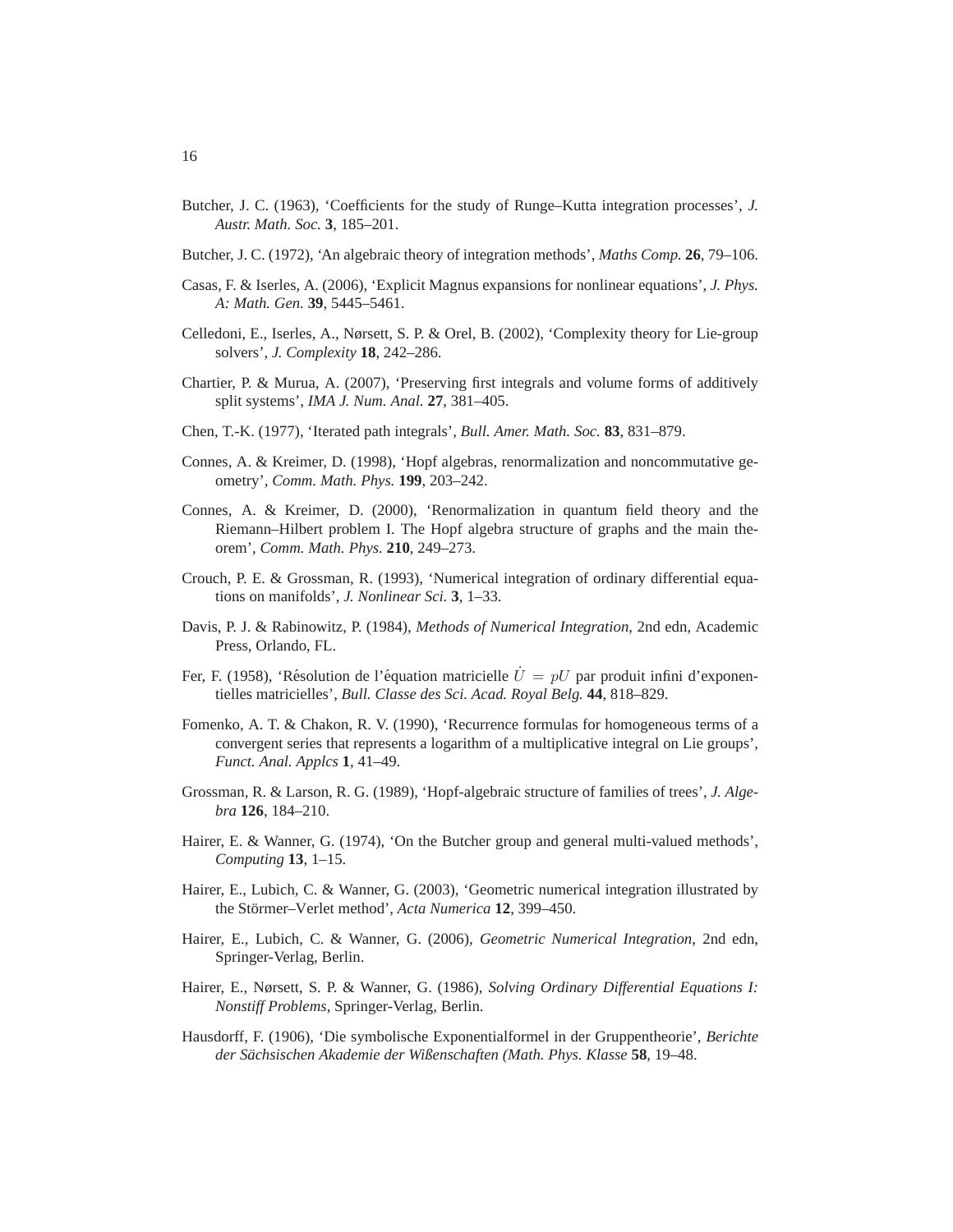- Hubert, E. (2000), 'Factorization-free decomposition algorithms in differential algebra', *J. Symbolic Comput.* **29**, 641–662.
- Iserles, A. (1994), 'On nonlinear delay differential equations', *Trans. Amer. Math. Soc.* **15**, 441–477.
- Iserles, A. (2001*a*), 'A Magnus expansion for the equation  $Y' = AY YB'$ , *J. Comp. Maths* **19**, 15–26.
- Iserles, A. (2001*b*), 'On Cayley-transform methods for the discretization of Lie-group equations', *Found. Comp. Maths* **1**, 129–160.
- Iserles, A. (2002), 'On the discretization of double-bracket flows', *Found. Comp. Maths* **2**, 305–329.
- Iserles, A. & Nørsett, S. P. (1999), 'On the solution of linear differential equations in Lie groups', *Royal Soc. Lond. Philos. Trans. Ser. A Math. Phys. Eng. Sci.* **357**, 983–1020.
- Iserles, A. & Zanna, A. (2000), 'On the dimension of certain graded Lie algebras arising in geometric integration of differential equations', *LMS J. Comput. & Maths* **3**, 44–75.
- Iserles, A., Munthe-Kaas, H. Z., Nørsett, S. P. & Zanna, A. (2000), 'Lie-group methods', *Acta Numerica* **9**, 215–365.
- Iserles, A., Nørsett, S. P. & Rasmussen, A. F. (2001), 'Time symmetry and high-order Magnus methods', *Appld Num. Maths* **39**, 379–401.
- Iserles, A., Quispel, G. R. W. & Tse, P. S. P. (2007), 'B-series methods cannot be volumepreserving', *BIT* **47**, 351–378.
- Leimkuhler, B. & Reich, S. (2004), *Simulating Hamiltonian Dynamics*, Cambridge University Press, Cambridge.
- Lewis, D. & Simo, J. C. (1994), 'Conserving algorithms for the dynamics of Hamiltonian systems on Lie groups', *J. Nonlinear Sci.* **4**, 253–299.
- Magnus, W. (1954), 'On the exponential solution of differential equations for a linear operator', *Comm. Pure Appl. Math.* **7**, 649–673.
- Marsden, J. E. & West, M. (2001), 'Discrete mechanics and variational integrators', *Acta Numerica* **10**, 357–514.
- McLachlan, R. I. & Quispel, G. R. W. (2002), 'Splitting methods', *Acta Numerica* **11**, 341– 434.
- Mielnik, B. & Plebański, J. (1970), 'Combinatorial approach to Baker–Campbell–Haussdorf exponents', *Ann. Inst. Henri Poincare A´* **12**, 215–254.
- Moan, P. C. & Niesen, J. (2008), 'Convergence of the Magnus series', *Found. Comput. Maths* **8**, 291–301.